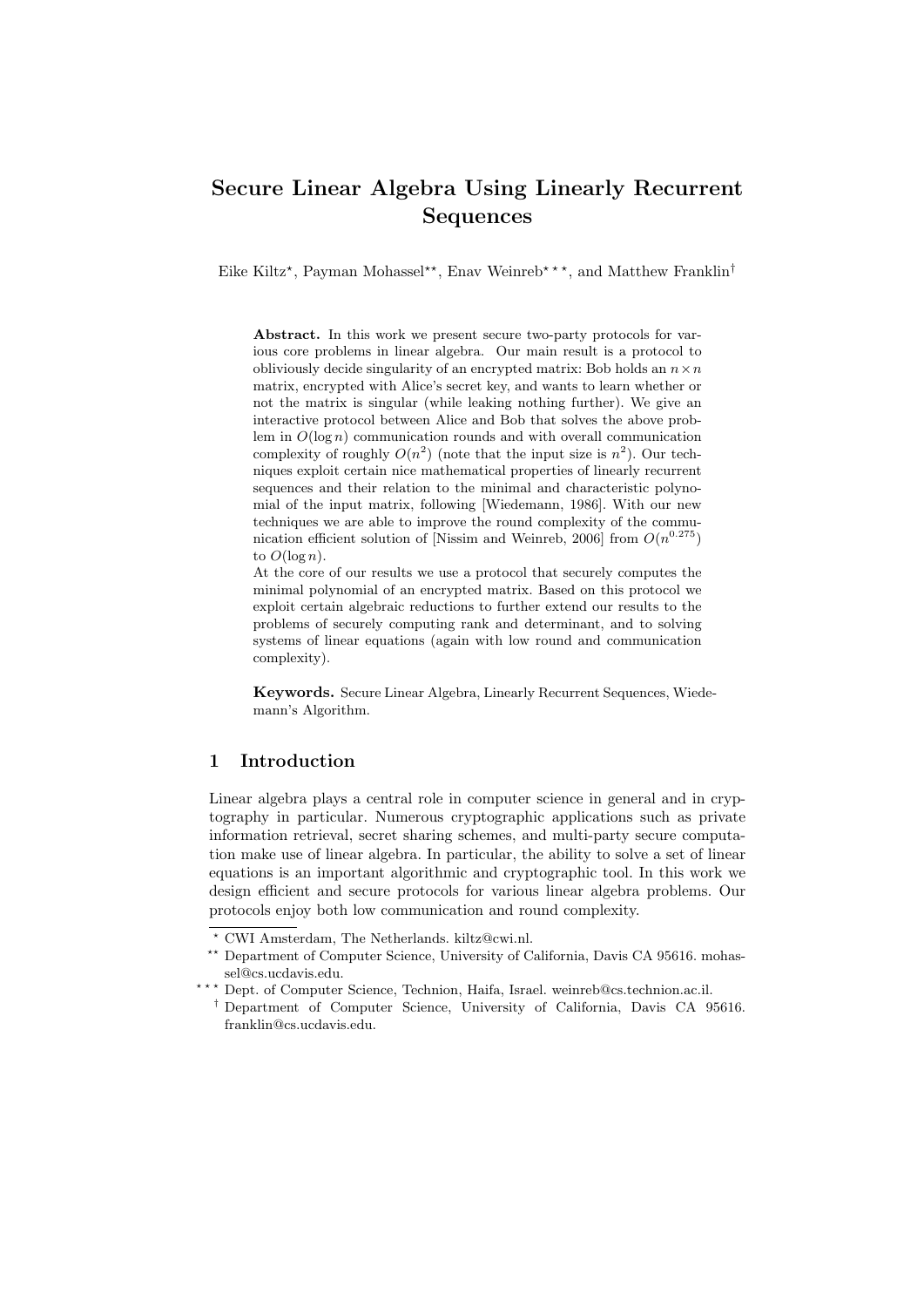The secure computation of many linear algebra tasks efficiently reduces to the following problem. Alice holds the private key of a public-key homomorphic encryption scheme, and Bob holds a square matrix A whose entries are encrypted under Alice's public key. Alice and Bob wish to decide whether A is singular while leaking no other information on A. Our protocol is based on an algorithm by Wiedemann for "black-box linear algebra" [24] which is highly efficient when applied to sparse matrices. This algorithm uses linearly recurrent sequences and their relation to the *greatest common divisor* problem for polynomials (see Section 3). Somewhat surprisingly, we design a secure protocol based on this algorithm which is applicable to general matrices. Previous secure protocols for linear algebra problems used basic linear algebra techniques such as Gaussian Elimination. Our protocols exploit more advanced properties of linear systems to achieve improved complexity bounds.

Cramer and Damgård initiated the study of secure protocols for solving various linear algebra problems [6]. Their work was done in the information theoretic multi-party setting, with the main focus on achieving constant round complexity. The communication complexity of their protocols is  $\Omega(n^3)$  while the size of the inputs is just  $O(n^2)$ . A generic approach for designing secure protocols is to apply the garbled circuit method of Yao [25], for which the communication complexity is related to the Boolean circuit complexity of the underlying function. However, these linear algebra functions are strongly related to the problem of matrix multiplication [4], with essentially the same circuit complexity. The best known upper bound for matrix multiplication is  $O(n^{\omega})$  [5] for  $\omega \cong 2.38$ , which is still larger than the input size. In a recent paper, Nissim and Weinreb [19] introduced an oblivious singularity protocol with communication complexity of roughly  $O(n^2)$ . However, their protocol, which relies on the Gaussian elimination procedure, has round complexity  $\Omega(n^{0.275})$ , which is considered relatively high. The need for low round complexity is motivated by the fact that in most practical systems the time spent on sending and receiving messages is large compared to local computation time.

Our Results. We design a secure protocol for deciding singularity of a matrix, which gets the best of previous results, both in terms of communication and round complexity, up to a logarithmic factor. We achieve communication complexity of roughly  $O(n^2)$  and  $O(\log n)$  round complexity. Our constructions are secure, assuming the existence of a *homomorphic* public-key encryption scheme and a secure instantiation of Yao's garbled circuit protocol. The latter can be constructed using an appropriate symmetric key encryption and an oblivious transfer protocol which is secure against semi-honest adversaries. Using the protocol for deciding singularity, we design a secure protocol for solving a linear system  $Ax = y$  based on an algorithm by Kaltofen and Saunders [14]. The technical difficulty in applying this algorithm is that it depends on the rank of the matrix A. Computing the rank of A in the clear would compromise the privacy of the protocol. We overcome this problem by designing a protocol for computing an encryption of the rank of an encrypted matrix. As the rank of a matrix is a basic concept in linear algebra, this protocol is of independent interest. The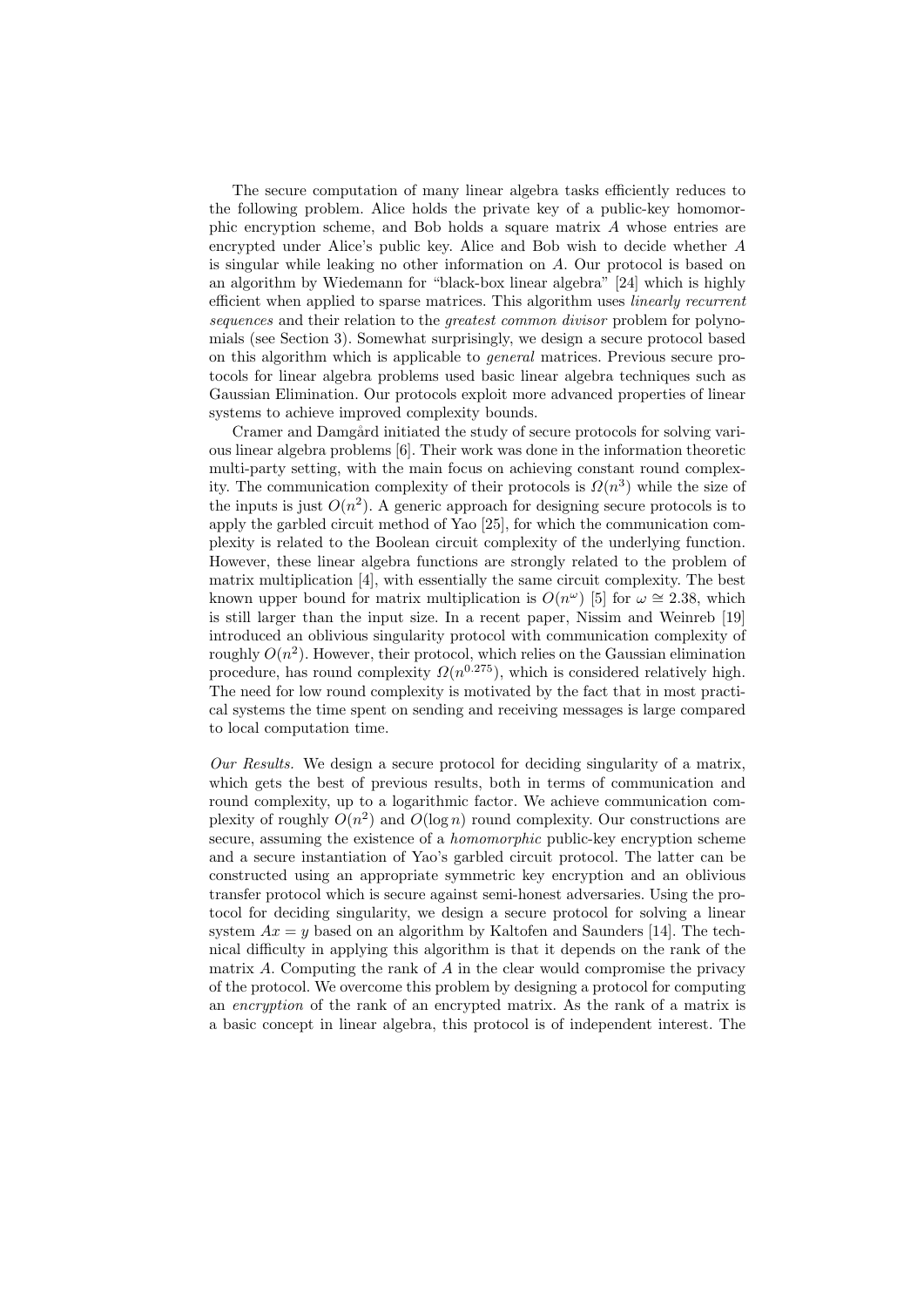above techniques also yield communication and round efficient secure protocols for computing the minimal polynomial and the determinant of an encrypted matrix. Our results give rise to communication and round efficient secure protocols for problems that are reducible to linear algebra, e.g., perfect matching and problems with low span program complexity [15]. We summarize our main protocols in Table 1. Note that the outputs of our protocols are always encrypted, which in particular enables composition of our protocols. Thus, our protocols may be conveniently used as sub-protocols in other secure protocols.

Our protocols are designed under the assumption that Bob holds an encrypted version of the input and Alice holds the decryption key. In practice, secure linear algebra is often needed when the inputs of Alice and Bob are in the clear. However, applying simple reductions, we are able to give improved secure protocols for many natural problems of this kind. For example, consider the linear subspace intersection problem, in which each of Alice and Bob holds a subspace of  $\mathbb{F}^n$  and they wish to securely decide whether there is a non-zero vector in the intersection of their input subspaces. Even for insecure computation, it is shown in [2] that the deterministic communication complexity of the problem is  $\Omega(n^2)$ . This result agrees with ours up to a logarithmic factor.<sup>1</sup> Another natural problem that we can compute securely and efficiently is solving a shared system of linear equations. Here Alice and Bob both hold independent systems of linear equations in the same variables. They jointly want to compute a solution vector that satisfies both sets of equations, without revealing anything about their secret inputs.

| Protocol name                    | <b>INPUT</b> |           | <b>OUTPUT</b>                        |       |
|----------------------------------|--------------|-----------|--------------------------------------|-------|
|                                  | Bob          | Alice     | Bob                                  | Alice |
| <b>MINPOLY</b>                   | Enc(A)       | SK        | $Enc(m_A)$                           |       |
| <b>SINGULAR</b>                  | Enc(A)       | SK.       | $Enc(det(A) = 0?)$                   |       |
| <b>RANK</b>                      | Enc(A)       | <b>SK</b> | Enc(rank(A))                         |       |
| <b>DET</b>                       | Enc(A)       | SK.       | Enc(det(A))                          |       |
| LINEAR SOLVE $Enc(A)$ , $Enc(x)$ |              | <b>SK</b> | $Enc(y)$ (y random s.t. $Ax = y$ ) — |       |

**Table 1.** Basic linear algebra protocols with  $O(n^2 \log n \cdot \log |\mathbb{F}|)$  communication complexity and  $O(\log n)$  rounds. Here  $A \in \mathbb{F}^{n \times n}$  is a matrix and  $x \in \mathbb{F}^n$  is a vector.

Techniques. Our protocols rely on random reductions from computing linear algebra properties of a matrix  $A \in \mathbb{F}^{n \times n}$  to computing the *minimal polynomial*  $m_A$  of a certain matrix related to  $A$  [24, 14, 11]. In particular, the singularity of A is related to the constant coefficient of this minimal polynomial, and the rank of A to its degree.

 $1$  Although determining the *randomized* communication complexity of subspace intersection is an open problem, it serves as an evidence that our upper bound may be tight.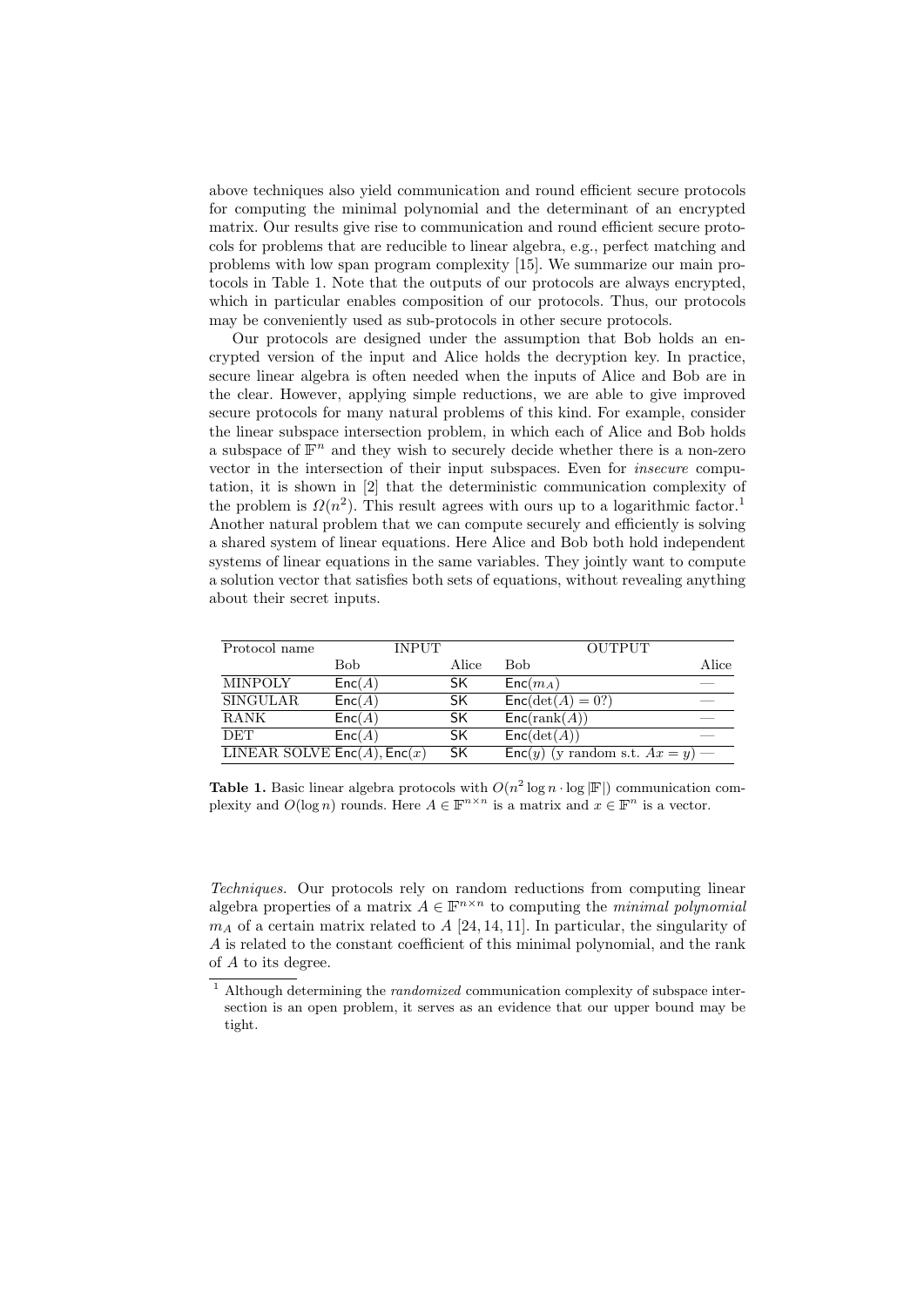Since no efficient secure protocol for computing the minimal polynomial of a shared matrix is known, we exploit another probabilistic reduction from this problem to computing the minimal polynomial of a particular linearly recurrent sequence. A sequence of field elements  $\mathbf{a} = (a_i)_{i \in \mathbb{N}} \in \mathbb{F}^{\mathbb{N}}$  is linearly recurrent of order  $n \in \mathbb{N}$  if there exist  $f_0, \ldots, f_n \in \mathbb{F}$  with  $f_n \neq 0$  such that  $\sum_{j=0}^n f_j a_{i+j} =$ 0, for all  $i \in \mathbb{N}$ . The field elements  $f_0, \ldots, f_{2n-1}$  completely characterize the sequence **a** and are, roughly speaking, related to its minimal polynomial (see Section 3). Picking u, v uniformly in  $\mathbb{F}^n$ , the minimal polynomial of the linearly recurrent sequence  $\mathbf{a} = (\mathbf{u}^\top A^i \mathbf{v})_{i \in \mathbb{N}}$  of order *n* coincides, with high probability, with the minimal polynomial of matrix  $A$  [11].

To securely compute the minimal polynomial of the above sequence, we first show how to compute the first  $2n$  elements of **a** in low round and communication complexity. Then we use the Berlekamp/Massey algorithm [17] to reduce the problem to computing the extended greatest common divisor of two polynomials derived from the first  $2n$  elements of sequence **a**. Finally, we exploit the fact the the Boolean circuit complexity of the extended GCD algorithm is significantly smaller than that of the original linear algebraic function to apply Yao's garbled circuit method here. Moreover, we show a general technique to apply Yao's garbled circuit method from a starting point where Bob holds an encrypted input and Alice holds the decryption key. As we discussed earlier in the introduction, trying to apply Yao's construction directly to the original linear algebra problems would result in  $\Omega(n^{\omega})$  communication complexity.

Organization. In Section 2 we discuss the setting and some basic building blocks. In Section 3 we define linearly recurrent sequences and discuss their basic properties. Then, in Section 4, we show how to compute the minimal polynomial of an encrypted matrix. We design protocols for deciding singularity, computing rank and determinant of an encrypted matrix, and solving an encrypted linear system in Section 5. The appendices contain some additional details and applications of our secure protocols.

### 2 General Framework

Homomorphic encryption schemes. As a first step in our protocols, we reduce the original linear algebra problems to a state where Bob holds data encrypted by a public key homomorphic encryption scheme, and Alice holds the private decryption key. Our constructions use semantically-secure public-key encryption schemes that allow for simple computations on encrypted data. In particular, we use encryption schemes where given two encryptions  $Enc(m_1)$  and  $\textsf{Enc}(m_2)$ , we can efficiently compute a random encryption  $\textsf{Enc}(m_1 + m_2)$ . Note that this implies that given an encryption  $\mathsf{Enc}(m)$  and  $c \in \mathbb{F}$ , we can efficiently compute a random encryption  $Enc(cm)$ . We will be working with encryption of elements in a finite field. Paillier's [20] cryptosystem is an appropriate choice for this purpose. One minor issue is that the domain of Paillier's cryptosystem is the ring  $Z_n$ , where n is the product of two large and secret primes. Note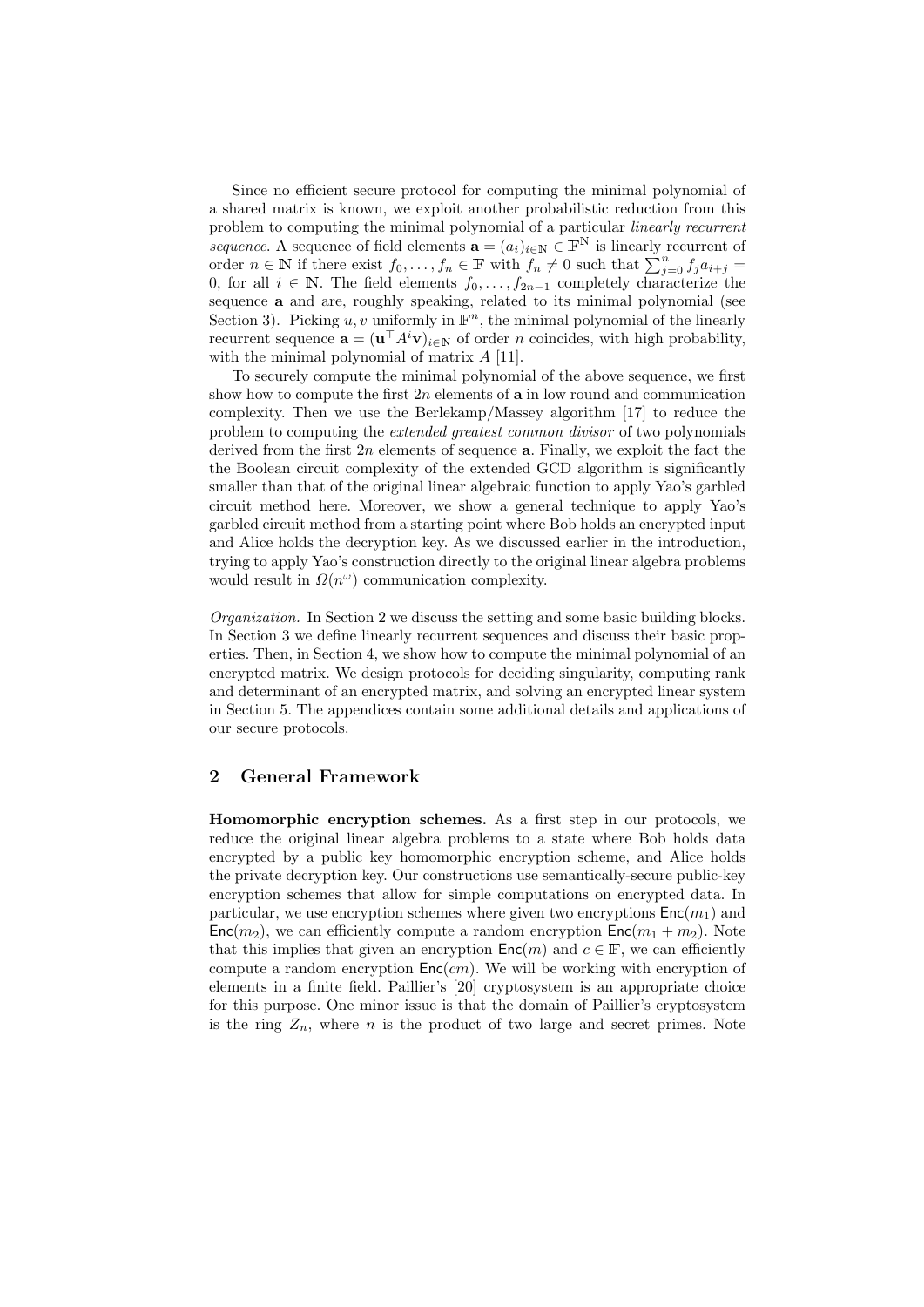that  $Z_n$  has all of the properties of a finite field except that some of the non-zero elements in  $Z_n$  are not invertible. We assume that all the non-zero values used by our protocols are invertible elements of  $Z_n$ . This assumption is reasonable since otherwise one could use our protocols to factor n. Particularly, an extended GCD algorithm on any element  $x$  used by our protocols and  $n$ , would either find the inverse of  $x \mod n$ , or find a non-trivial factor of  $n$ . So in the context of our paper, we can describe computations in  $Z_n$  as if it was a finite field. Several other constructions of homomorphic encryption schemes are known, each with their particular properties (see e.g.  $[22, 13, 10, 21, 23, 3, 18, 7]$ ).

We view our protocols as algorithms that Bob executes on his encrypted input. As mentioned above, the homomorphic encryption allows Bob to locally perform several simple computations on his input. However, other computations require the help of Alice. As a simple example of a protocol where Bob uses Alice's help, consider the following (folklore) protocol MATRIX MULT for encrypted matrix multiplication.

Bob holds the encryptions  $\mathsf{Enc}(A)$  and  $\mathsf{Enc}(B)$  of two matrices  $A \in \mathbb{F}^{n \times \ell}$  and  $B \in \mathbb{F}^{\ell \times m}$ . Alice holds the private decryption key. At the end of the protocol Bob should hold the encryption  $\mathsf{Enc}(AB)$  of the product matrix  $AB \in \mathbb{F}^{n \times m}$ . Bob chooses two random matrices  $R_A \in \mathbb{F}^{n \times \ell}$  and  $R_B \in \mathbb{F}^{\ell \times m}$  and sends Alice the two matrices  $Enc(A + R_A)$  and  $Enc(B + R_B)$ , which he can locally compute using the homomorphic properties of  $Enc(\cdot)$ . Alice decrypts these matrices and returns  $Enc((A+R_A)\cdot (B+R_B))$  to Bob. Finally Bob locally computes  $Enc(AB)$  =  $\mathsf{Enc}((A+R_A)(B+R_B))-\mathsf{Enc}(AR_B)-\mathsf{Enc}(R_AB)-\mathsf{Enc}(R_AR_B).$  The protocol runs in two rounds and the communication complexity of this protocol is  $n\ell+\ell m+nm$ . The security proof for this protocol is straightforward.

**Notation.** We denote by  $neg(x)$  a function that is negligible in x, i.e.,  $neg(x) =$  $x^{-\omega(1)}$ . Let F be a finite field with p elements, and denote  $k = \log p$ . To make our complexity statements simpler, we make the assumption that the size of the field  $\mathbb F$  is not too big<sup>2</sup> with respect to the dimensions of the matrix, i.e.  $\log |F| = k = O(n)$ . Our protocols usually work with error probability of about  $n/|\mathbb{F}|$ . That is, we also assume the field size to be super-polynomial in n. If the field size is too small, we can always work over an extension field of appropriate size. This may add a small multiplicative factor  $\text{polylog}(n)$  to the communication complexity of the protocol. For example, for the case of  $\mathbb{F}_2$  we could view the elements as if they were from  $(\mathbb{F}_2)^\alpha$  for  $\alpha = (\log n)^{1+\epsilon}$ . This would add a factor of  $(\log n)^{1+\epsilon}$  to the communication complexity, and reduce the error probability to  $\mathbf{neg}(n)$ .

For an encryption scheme, we denote by  $\lambda$  its security parameter. We assume that the result of encrypting a field element is of length  $O(\lambda+k)$ . As a convention, the complexities of our protocols count the number of encrypted field elements that are communicated during the protocol.

We view a vector  $\mathbf{v} \in \mathbb{F}^n$  as a column vector. To denote a row vector we use  $\mathbf{v}^\top$ . For a vector  $\mathbf{v} \in \mathbb{F}^n$ , we denote by  $\mathsf{Enc}(\mathbf{v})$  the coordinate-wise encryp-

<sup>2</sup> For bigger fields the complexity of our protocols grows at most by an additional factor of  $\log k$ .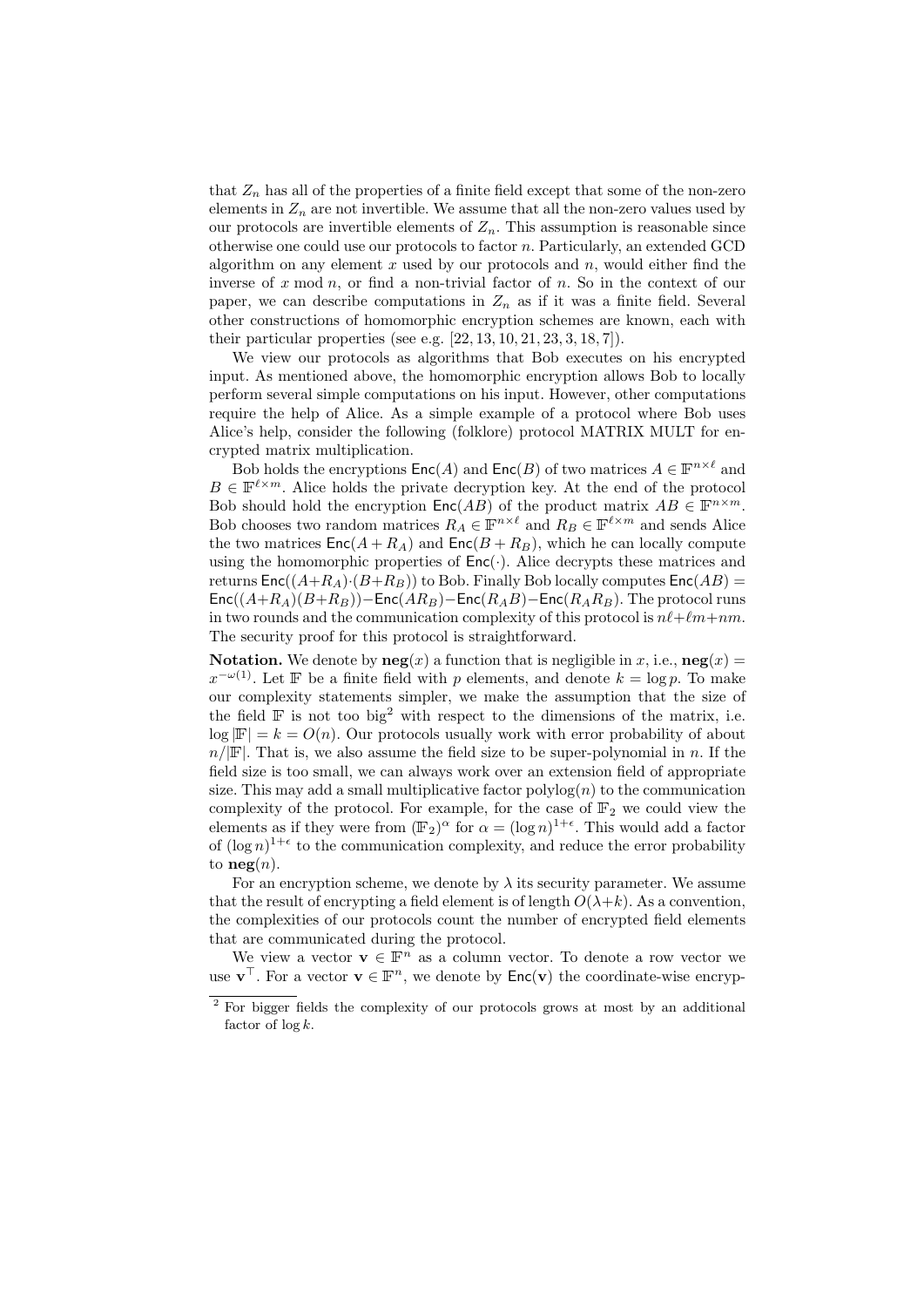tion of **v**. That is, if  $\mathbf{v} = \langle a_1, \ldots, a_n \rangle$  where  $a_1, \ldots, a_n \in \mathbb{F}$ , then  $\mathsf{Enc}(\mathbf{v}) =$  $\langle \textsf{Enc}(a_1), \ldots, \textsf{Enc}(a_n) \rangle$ . Similarly, for a matrix  $A \in \mathbb{F}^{m \times n}$ , we denote by  $\textsf{Enc}(A)$ the  $m \times n$  matrix such that  $Enc(A)[i, j] = Enc(A[i, j])$ . An immediate consequence of the above properties of homomorphic encryption schemes is the ability to perform the following operations without knowledge of the secret key: (i) Given encryptions of two vectors  $Enc(v_1)$  and  $Enc(v_2)$ , we can efficiently compute  $Enc(\mathbf{v_1} + \mathbf{v_2})$ , and similarly with matrices. (ii) Given an encryption of a vector  $Enc(v)$  and a constant  $c \in \mathbb{F}$ , we can efficiently compute  $Enc(cv)$ . (iii) Given an encryption of a matrix  $Enc(A)$  and a matrix A' of the appropriate dimensions, we can efficiently compute  $Enc(AA')$  and  $Enc(A'A)$ , as any entry in the resulting matrix is a linear combination of some encrypted matrix entries.

Adversary model. Our protocols are constructed for the two-party semi-honest adversary model.<sup>3</sup> Roughly speaking, both parties are assumed to act in accordance with their prescribed actions in the protocol. Each party may, however, collect any information he/she encounters during the protocol run, and try to gain some information about the other party's input. We will compose our protocols in a modular manner and will argue about their privacy using well-known sequential composition theorems [12] in the semi-honest adversary model. Designing communication and round efficient secure protocols for linear algebraic problems in the malicious model remains an open problem.

Complexity Measures. Any interaction between Alice and Bob in the protocol is called a round of communication. The total number of such interactions consists the round complexity of the protocol. In each round some data is sent from Bob to Alice or from Alice to Bob. The size of all the data (i.e. the total number of bits) that is communicated between Alice and Bob during the whole execution of the protocol is called the *communication complexity* of the protocol. We make the convention to count the communication complexity of our protocols in terms of the number of encrypted values  $Enc(\cdot)$  exchanged between Alice and Bob.

#### 2.1 Applying Yao's Garbled Circuit Method

In Yao's garbled circuit method [25] Alice and Bob hold private binary inputs x and y, respectively, and wish to jointly compute a functionality  $f(x, y)$ , such that Alice learns  $f(x, y)$  and Bob learns nothing. Let f be a functionality with  $m'$  inputs and  $\ell'$  outputs, which can be computed by a Boolean circuit of size G. Then the construction of Yao results in a protocol that runs in a constant number of rounds and communication complexity  $O(G + m' + \ell')$ .<sup>4</sup>

<sup>3</sup> Getting the same results in the multi-party information theoretic setting remains an open problem. In particular, our protocols reduce the linear algebra problems into a variant of the extended GCD problem for polynomials. Unfortunately, a communication and round efficient protocol for this problem is not known in the multi-party information theoretic setting.

<sup>4</sup> Here we make the (simplifying but reasonable) assumption that the primitives used in [25] (i.e., the 1-out-of-2 oblivious transfer protocol and sending one garbled gate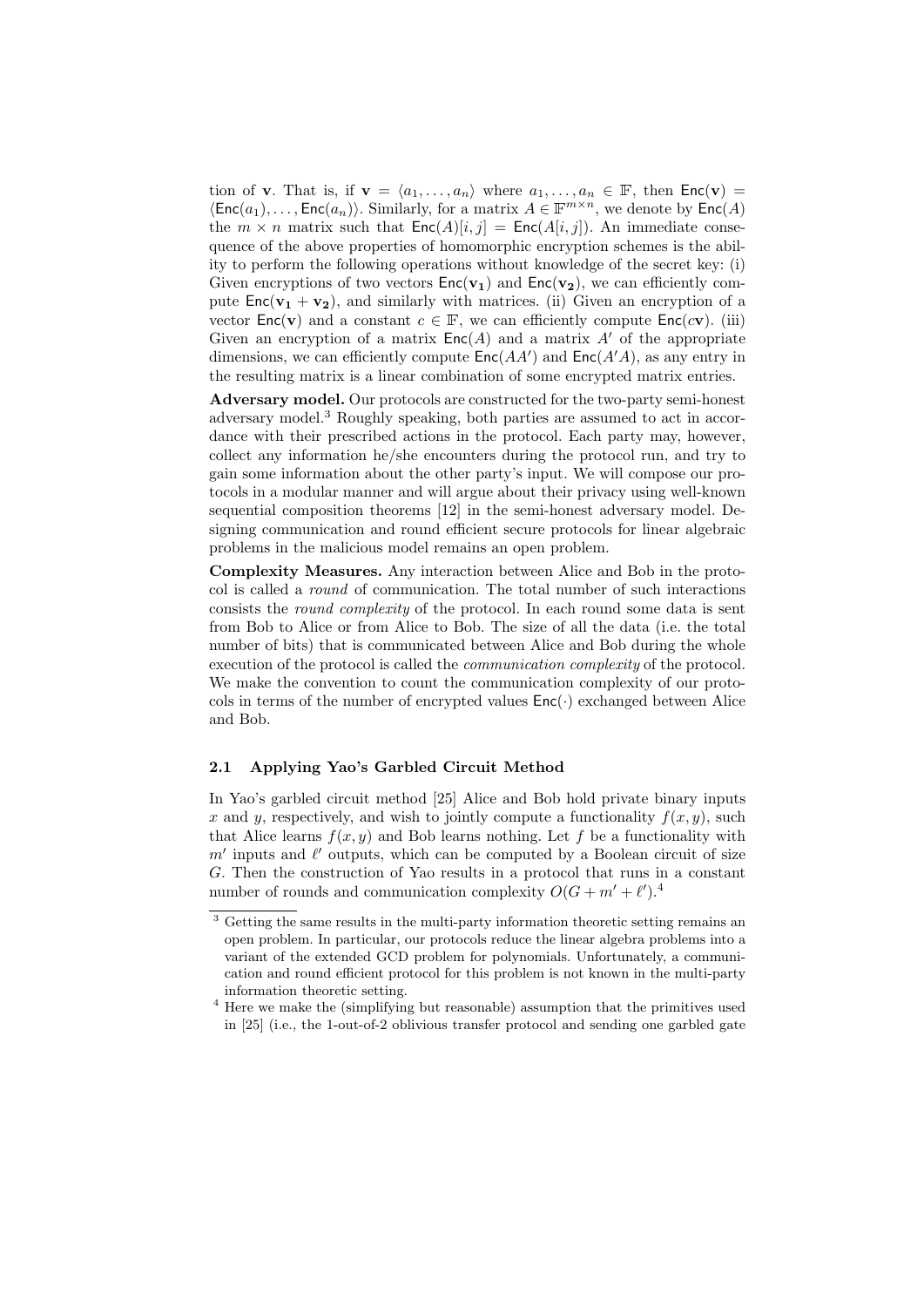In our (homomorphic encryption) setting, we typically get to a state where Bob holds  $Enc(y)$  and Alice holds a private decryption key, and they wish for Bob to learn  $Enc(f(y))$  while Alice learns nothing, for some function f computed by a given circuit. In our protocols, we sometimes need to switch from this "homomorphic encryption setting" to the setting of Yao's garbled circuit to perform some tasks more efficiently. Then, we change from this setting to the "homomorphic encryption setting" and continue. For completeness, next we explain a simple way of doing so securely and efficiently.

From Homomorphic Encryption to Yao's Assume that Bob is holding  $Enc(a)$  where  $a \in \mathbb{F}$ . Parties want to switch to a circuit  $C_f$  that computes the function  $f(a, \ldots)$  on a and other inputs, without revealing the value of a.

Bob generates a random  $r \in \mathbb{F}$  and sends  $\mathsf{Enc}(a+r)$  to Alice. Alice decrypts to get  $a+r$ . Now, parties create a circuit  $C_f'$  such that Bob feeds r to  $C_f'$  as his part of the input, and Alice feeds  $a+r$  to  $C_f^{\prime}$  as her part of the input. They also add the additional circuitry that subtracts  $(a+r)-r=a$ , and use the output of this circuitry in the same way that a would be used in  $C_f$ . Everything else will stay the same as it was in  $C_f$ . The circuit for subtraction requires  $O(k)$  gates. This does not affect the overall complexity of the circuit.

From Yao's to Homomorphic Encryption Assume that Bob and Alice want to apply Yao's garbled circuit method to compute the function  $f$ , and  $C_f$  is an appropriate circuit for this task. Lets denote the output of f by  $o \in \mathbb{F}$ . Then, parties want to have Bob hold  $Enc(o)$  without revealing o itself. In what follows, we assume that Bob creates the circuit and Alice evaluates it (for more information on Yao's protocol see [16]).

Bob generates a random value  $r \in F$ . Parties create a circuit  $C'_f$  such that Bob feeds r to  $C_f'$  as part of his input.  $C_f'$  is the same as  $C_f$  except that parties add the additional circuity to the end of the circuit to add  $r$  to  $o$  and output  $o + r$  instead of o. Note that only Alice receives the output. She encrypts and sends  $Enc(o+r)$  to Bob. Bob computes  $Enc(o) = Enc(o+r) - Enc(r)$  on his own.

The circuit for addition requires  $O(k)$  gates and does not affect the overall complexity of the circuit. Parties can use the above two transformation on the same circuit if the goal is to change back and forth between the two different settings.

### 3 Linearly Recurrent Sequences

We reduce our various problems from linear algebra to computing the minimal polynomial of a certain linearly recurrent sequence. In this section we formally define linearly recurrent sequences and discuss some of their basic properties. We follow the exposition given in [11].

of the circuit which is usually done by sending the output of a pseudorandom bit generator) have a communication complexity  $O(\lambda)$  (where  $\lambda = |Enc(\cdot)|$ ) for each execution.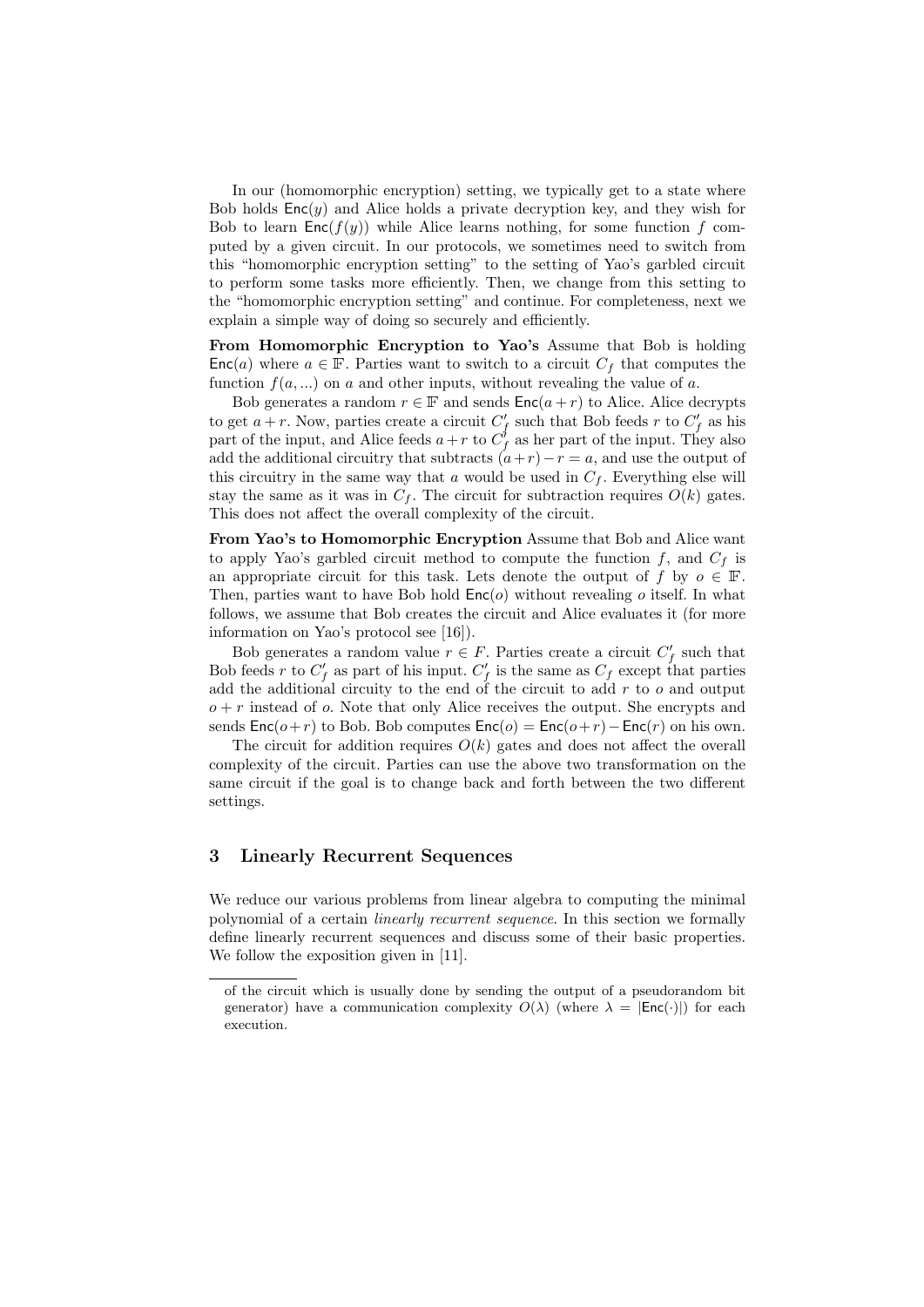Let  $\mathbb F$  be field and V be a vector space over  $\mathbb F$ . An infinite sequence  $\mathbf a =$  $(a_i)_{i\in\mathbb{N}}\in V^{\mathbb{N}}$  is linearly recurrent (over  $\mathbb{F}$ ) if there exists  $n\in\mathbb{N}$  and  $f_0,\ldots,f_n\in\mathbb{N}$ F with  $f_n \neq 0$  such that  $\sum_{j=0}^n f_j a_{i+j} = 0$ , for all  $i \in \mathbb{N}$ . The polynomial  $f = \sum_{j=0}^{n} f_j x^j$  of degree n is called a *characteristic polynomial* of **a**.

 $\sum_{j=0}^{n} f_j x^j \in \mathbb{F}[x]$  and  $\mathbf{a} = (a_i)_{i \in \mathbb{N}} \in V^{\mathbb{N}}$ , we set We now define a multiplication of a sequence by a polynomial. For  $f =$ 

$$
f \bullet \mathbf{a} = (\sum_{j=0}^{n} f_j a_{i+j})_{i \in \mathbb{N}} \in V^{\mathbb{N}}.
$$

This makes  $\mathbb{F}^N$ , together with  $\bullet$ , into an  $\mathbb{F}[x]$ -module.<sup>5</sup>

The property of being a characteristic polynomial can be expressed in terms of the operation •. A polynomial  $f \in \mathbb{F}[x] \setminus \{0\}$  is a characteristic polynomial of  $\mathbf{a} \in \mathbb{F}^N$  if and only if  $f \bullet \mathbf{a} = \mathbf{0}$  where  $\mathbf{0}$  is the all-0 sequence. The set of all characteristic polynomials of a sequence  $\mathbf{a} \in \mathbb{F}^{N}$ , together with the zero polynomial form an ideal in  $\mathbb{F}[x]$ . This ideal is called the *annihilator* of **a** and denoted by Ann(a). Since any ideal in  $\mathbb{F}[x]$  is generated by a single polynomial, either Ann(a) =  $\{0\}$  or there is a unique monic polynomial  $m \in Ann(a)$  of least degree such that  $\langle m \rangle = \{rm + m : r \in \mathbb{F}[x]\} = \text{Ann}(\mathbf{a})$ . This polynomial is called the minimal polynomial of a and divides any other characteristic polynomial of a. We denote the minimal polynomial of **a** by  $m_a$ . The degree of  $m_a$  is called the recursion order of a.

Let  $A \in \mathbb{F}^{n \times n}$  be a matrix, and  $\mathbf{u}, \mathbf{v} \in \mathbb{F}^n$  be vectors. We will be interested in the following three sequences:

- $\mathbf{A} = \mathbf{A}_A = (A^i)_{i \in \mathbb{N}}$  where the sequence elements are from  $V = \mathbb{F}^{n \times n}$ .
- $\mathbf{a} = \mathbf{a}_{A,\mathbf{v}} = (A^i \mathbf{v})_{i \in \mathbb{N}}$  where the sequence elements are from  $V = \mathbb{F}^n$ .
- $-\mathbf{a}' = \mathbf{a}'_{A,\mathbf{u},\mathbf{v}} = (\mathbf{u}^\top \widetilde{A}^i \mathbf{v})_{i \in \mathbb{N}}$  where the sequence elements are from  $V = \mathbb{F}$ .

**Definition 1.** The minimal polynomial of a matrix  $A \in \mathbb{F}^{n \times n}$  is defined as  $m_A = m_A$ , i.e. as the minimal polynomial of the sequence  $\mathbf{A} = (A^i)_{i \in \mathbb{N}}$ .

By our definition of the minimal polynomial of a sequence the minimal polynomial of A can alternatively be characterized as the unique monic polynomial  $p(x)$  over F of least degree such that  $p(A) = 0$ .

We denote by  $f_A = \det(xI_n - A) = \sum_{i=0}^n f_j x^j$  the characteristic polynomial of matrix  $A \in \mathbb{F}^{n \times n}$ . Note that  $f_A$  is monic.

**Lemma 1.** Consider  $m_{a'}$ ,  $m_{a}$ ,  $m_{A}$ , the minimal polynomials of the sequences  $\mathbf{a}', \mathbf{a}, \mathbf{A}$  respectively. Then  $m_{\mathbf{a}'}|m_{\mathbf{a}}|m_{\mathbf{A}}|f_A$ .

*Proof.* We first show  $m_{\mathbf{A}}|f_A$ . By the Cayley-Hamilton Theorem  $f_A(A) = 0$ . Consequently,

$$
f_A \bullet \mathbf{A} = (\sum_{j=0}^n f_j A^{i+j})_{i \in \mathbb{N}} = (A^i f_A(A))_{i \in \mathbb{N}} = \mathbf{0},
$$

<sup>5</sup> Roughly speaking, a module is something similar to a vector space, with the only difference that the "scalars" may be elements of an arbitrary ring instead of a field. A formal definition can be found in many linear algebra textbooks (e.g., [11]).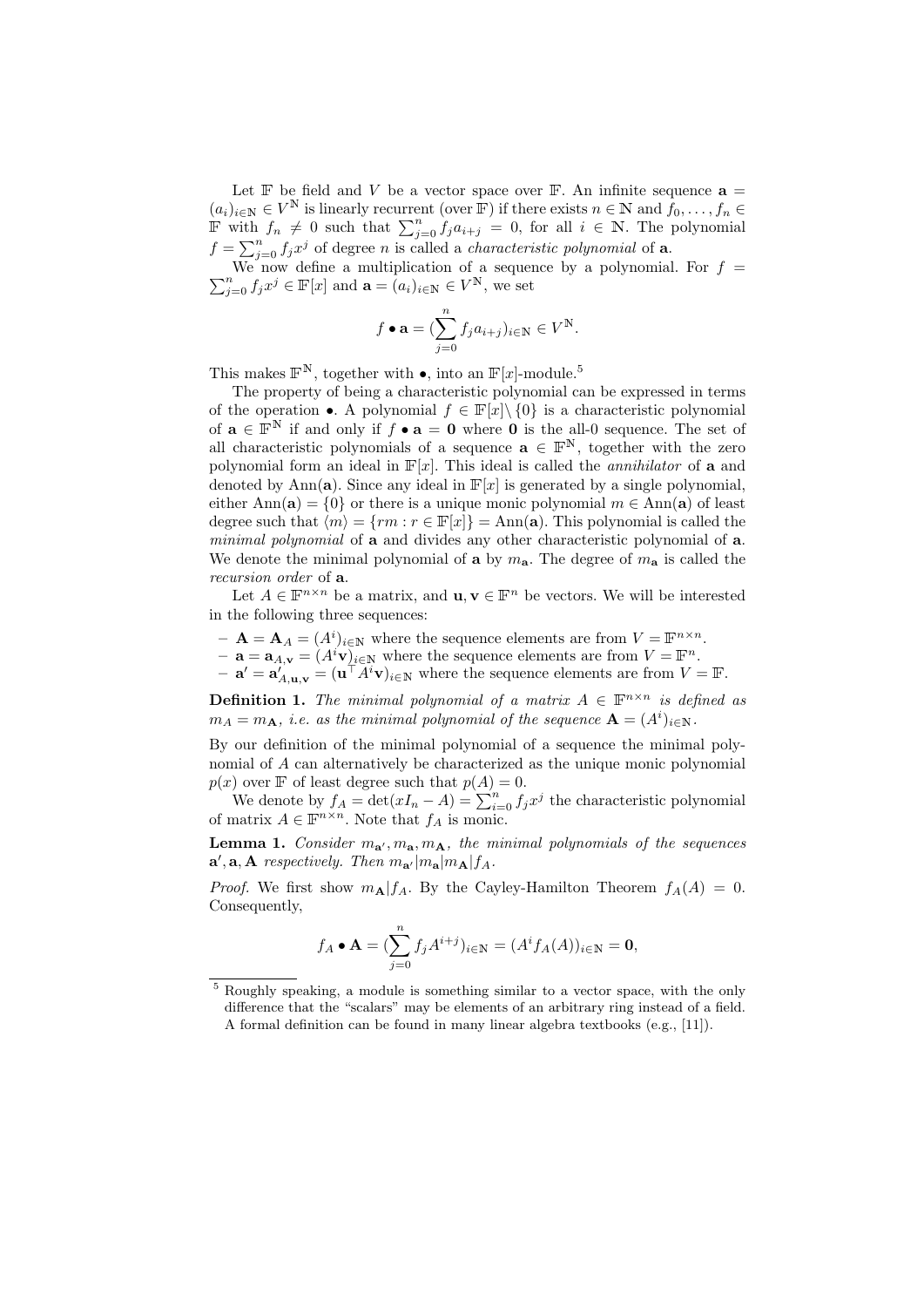and  $f_A(A)$  is a characteristic polynomial of **A**. Therefore  $m_A$ , the minimal polynomial of  $A$ , divides  $f_A$ .

Next, to prove  $m_{\mathbf{a}}|m_{\mathbf{A}}$ , write  $m_{\mathbf{A}} = \sum_{i=0}^{n} a_i x^i$ . As  $m_{\mathbf{A}} \bullet \mathbf{A} = \mathbf{0}$ , we get that  $(\sum_{j=0}^n a_j A^{i+j})_{i\in\mathbb{N}} = \mathbf{0}$ . Hence,

$$
m_{\mathbf{A}} \bullet \mathbf{a} = (\sum_{j=0}^{n} a_j (A^{i+j} \cdot \mathbf{v}))_{i \in \mathbb{N}} = ((\sum_{j=0}^{n} a_j A^{i+j} \cdot) \mathbf{v})_{i \in \mathbb{N}} = (0 \cdot \mathbf{v})_{i \in \mathbb{N}} = \mathbf{0}.
$$

Therefore  $m_{\mathbf{A}}$  is a characteristic polynomial of **a** as well, thus  $m_{\mathbf{a}}|m_{\mathbf{A}}$ . The proof of  $m_{\mathbf{a}'} |m_{\mathbf{a}}$  is similar.

Corollary 1. The sequences  $a, a', A$  are linearly recurrent of order at most n.

We will use the following useful result (e.g. see [8, page 92]).

**Lemma 2.** The minimal polynomial  $m_A(x)$  of A divides the characteristic polynomial  $f_A(x)$  of A, and both polynomials have the same irreducible factors.

Since  $f_A(0) = \det(-A) = (-1)^n \det(A)$ , we obtain:

**Corollary 2.**  $m_A(0) = 0$  if and only if  $det(A) = 0$ .

**Corollary 3.** If  $f_A$  is square-free, then  $m_A = f_A$ , which implies that  $m_A(0) =$  $f_A(0) = (-1)^n \cdot det(A).$ 

### 4 Computing the Minimal Polynomial of a Matrix

In this section we consider the following problem: Bob holds an  $n \times n$  dimensional matrix  $Enc(A)$  over a finite field  $F$ , encrypted under a public-key homomorphic encryption scheme. Alice holds the private decryption key. We design a secure two-party protocol such that in the end Bob holds an encryption of  $m_A$ , the minimal polynomial of  $A$ . Computing the minimal polynomial of matrix  $A$  can be reduced to computing the minimal polynomial of the linearly recurrent sequence of field elements  $\mathbf{a}' = (\mathbf{u}^\top A^i \mathbf{v})_{i \in \mathbb{N}}$ . The correctness of the reduction is proved in Exercise 12.15 in [11].

**Lemma 3.** Let  $A \in \mathbb{F}^{n \times n}$  and let  $m_A$  be the minimal polynomial of matrix A. For  $\mathbf{u}, \mathbf{v} \in \mathbb{F}^n$  chosen uniformly at random, we have  $m_A = m_{\mathbf{a}'}$  with probability at least  $1 - 2 \deg(m_A)/|\mathbb{F}|$ .

To compute  $m_{a'}$ , the minimal polynomial of the sequence  $a'$ , we first need to compute a prefix of the sequence itself. As we will later see, the  $2n$  first entries of the sequence will suffice. As the communication complexity of the sub-protocol for matrix multiplication is linear in the matrix size, we are interested in computing  $(\textsf{Enc}(u^{\top} A^i v))_{0 \leq i \leq 2n-1}$  using the least number of matrix multiplication operations.

We now show how to compute the sequence using  $2 \log n$  matrix multiplication operations. First compute  $\mathsf{Enc}(A^{2^j})$  for  $0 \leq j \leq \log n$ . This can be easily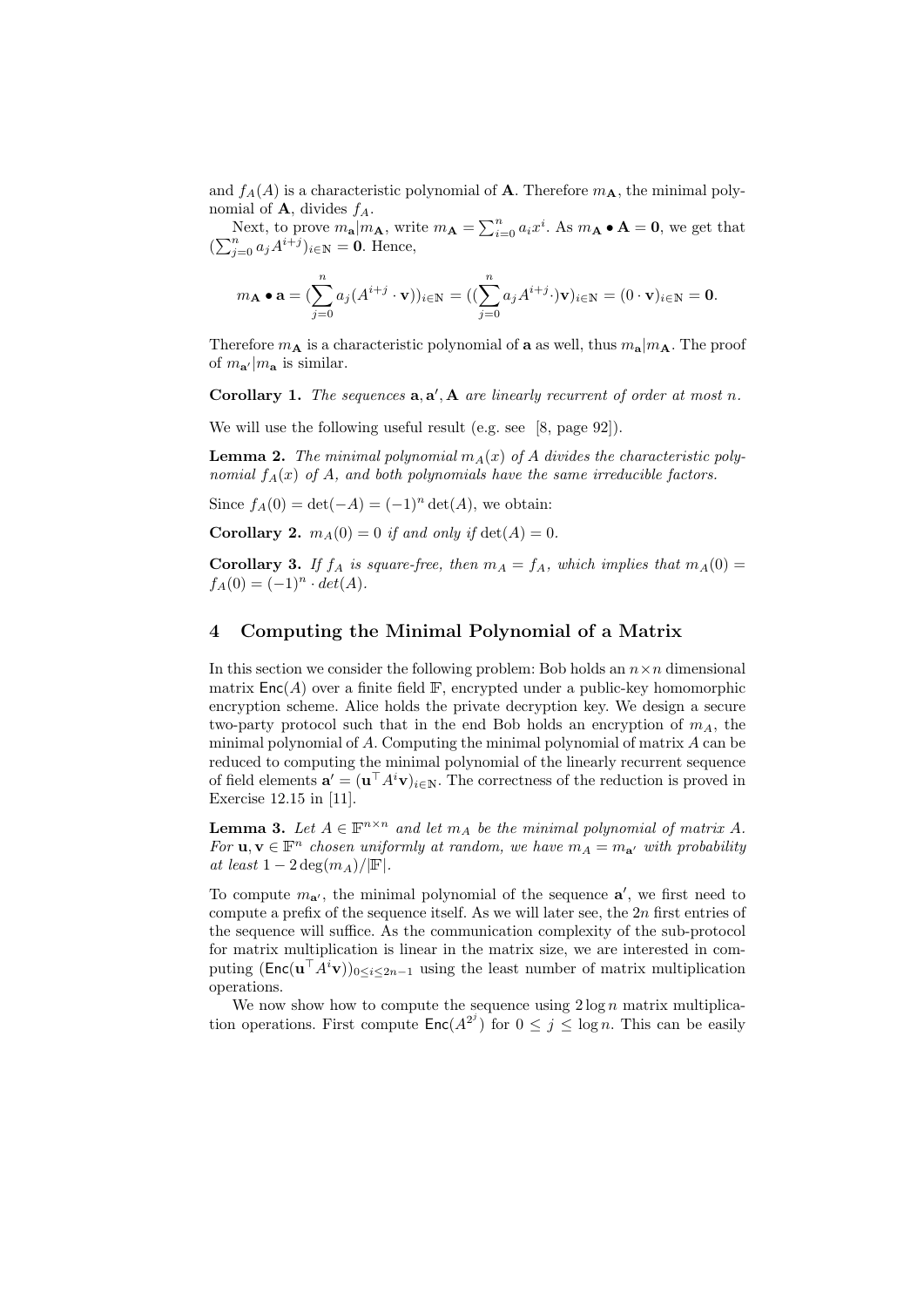done in  $log n$  sequential matrix multiplications. For two matrices X and Y of matching size let  $X|Y$  be the matrix obtained by concatenating X with Y. Then compute the following using a sequence of  $\log n$  matrix multiplications: (Note that all the matrices are of dimensions at most  $n \times n$ .)

$$
\begin{array}{lcl} \mathsf{Enc}(A\mathbf{v}) & = & \mathsf{Enc}(A) \cdot \mathbf{v} \\ \mathsf{Enc}(A^3\mathbf{v}|A^2\mathbf{v}) & = & \mathsf{Enc}(A^2) \cdot \mathsf{Enc}(A\mathbf{v}|\mathbf{v}) \\ \mathsf{Enc}(A^7\mathbf{v}|A^6\mathbf{v}|A^5\mathbf{v}|A^4\mathbf{v}) & = & \mathsf{Enc}(A^4) \cdot \mathsf{Enc}(A^3\mathbf{v}|A^2\mathbf{v}|A\mathbf{v}|\mathbf{v}) \\ \vdots & = & \mathsf{Enc}(A^{2n-1}\mathbf{v}|A^{2n-2}\mathbf{v}| \ldots |A^n\mathbf{v}) = \mathsf{Enc}(A^n) \cdot \mathsf{Enc}(A^{n-1}\mathbf{v}|A^{n-2}\mathbf{v}| \ldots |A\mathbf{v}|\mathbf{v}) \end{array}
$$

Finally, multiply each vector  $\mathsf{Enc}(A^i\mathbf{v})$  from the left by  $\mathbf{u}^\top$  to get  $\mathsf{Enc}(\mathbf{u}^\top A^i\mathbf{v})$ for  $0 \leq i \leq 2n-1$ .

Our next step is to compute the minimal polynomial. By Corollary 1, the order of the sequence  $a'$  is at most n. To compute the minimal polynomial of the sequence  $a'$  given the encryption of its first  $2n$  elements, we use the following subprotocol. Using the well-known Berlekamp/Massey algorithm [17] there exists an algebraic circuit of size  $O(n^2)$  that computes the minimal polynomial from a sequence  $\mathbf{a}' = (a'_i)_{i \in \mathbb{N}}$  of maximal recursion order *n*. Further efficiency improvement can be obtained by noting that computing the minimal polynomial can actually be reduced to computing the greatest common division (GCD) of two polynomial of degree  $2n$ . For completeness we give further details in Appendix A.2. Using the fast Extended Euclidean algorithm [11, Chapter 11] the latter one can be carried out using an algebraic circuit of size  $O(n \log n)$ . By implementing each algebraic operation over  $\mathbb F$  with a binary circuit of size  $O(k \log k \log \log k)$  we get a binary circuit of size  $O(nk \log n \log k \log \log k)$  for computing the minimal polynomial. We will use the fact that the size of this circuit is  $O(n^2 k \log n)$ , and so it will not be the dominate part in the overall complexity of our protocol (since we assume  $|\mathbb{F}| = 2^{O(n)}$  and thus  $k = \log |\mathbb{F}| = O(n)$ . Using the techniques from Section 2.1 we now apply Yao's protocol to this circuit and obtain the following result.

**Lemma 4.** Suppose Bob holds a sequence  $Enc(a') = (Enc(a'_0), ..., Enc(a'_{2n-1})),$ where  $\mathbf{a}' = (a'_i)_{i \in \mathbb{N}}$  is a linearly recurrent sequence of order at most n. There exists a secure two-party protocol that runs in constant rounds and  $O(n^2k \log n)$ communication complexity that returns the encrypted minimal polynomial  $Enc(m_{\bf{a'}})$ of  $a'$  to Bob.

The following protocol computes the minimal polynomial of matrix A.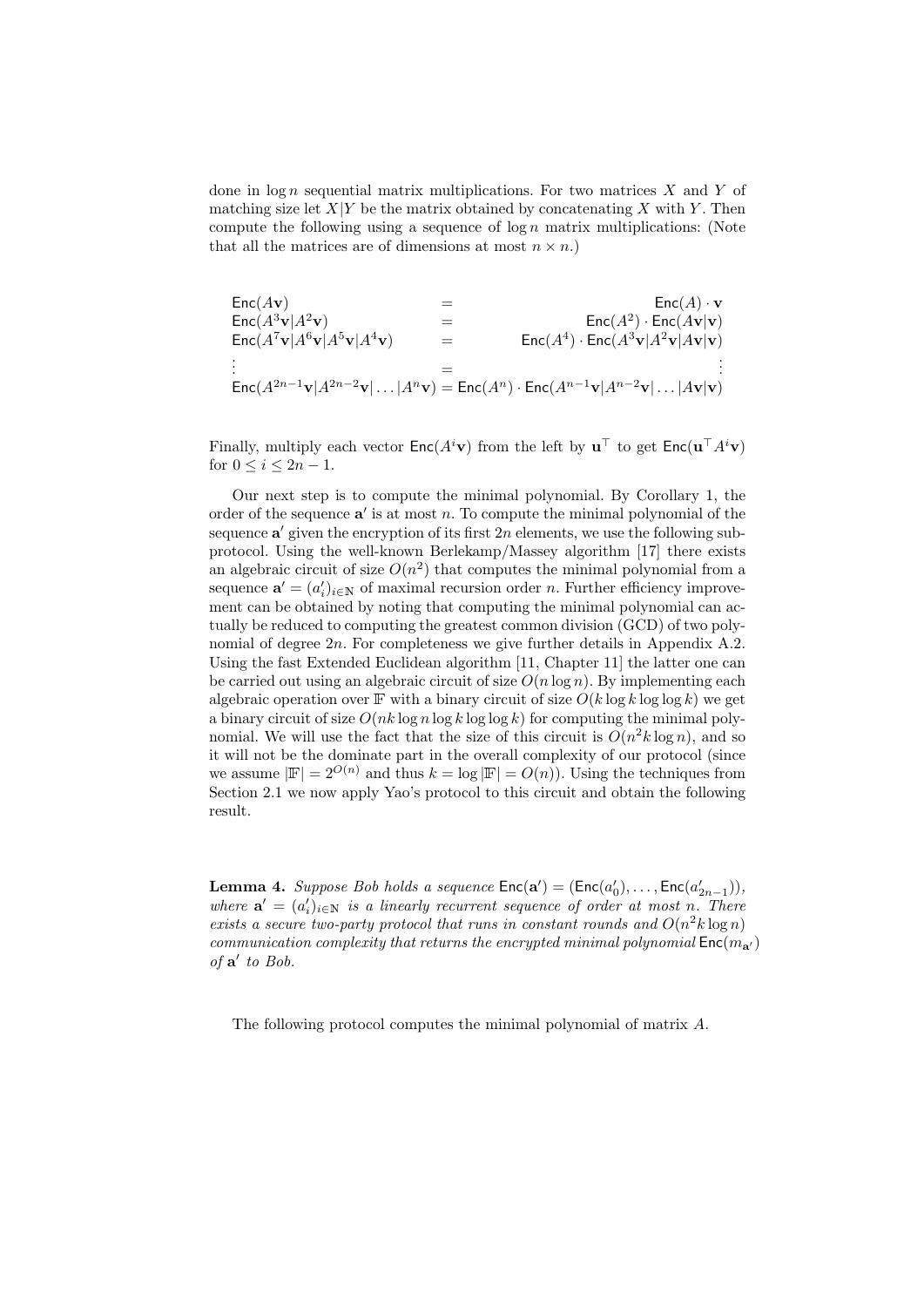## Protocol MINPOLY Input:  $\mathsf{Enc}(A)$  where  $A \in \mathbb{F}^{n \times n}$ Output:  $Enc(m_A)$ . 1. Pick random vectors  $\mathbf{u}, \mathbf{v} \in_R \mathbb{F}^n$ . Compute  $Enc(a')$ , i.e. for  $i = 0, ..., 2n-1$  compute the values  $Enc(a'_i)$  $\mathsf{Enc}(\mathbf{u}^\top A^i \mathbf{v})$  using  $2 \log n$  executions of the matrix multiplication protocol. 2. Compute  $Enc(m_{a'})$ , an encryption of the minimal polynomial of the sequence  $\mathbf{a}' = (a'_i)_{0 \leq i \leq 2n-1}$  using Yao's Protocol. 3. Return  $Enc(m_{a'})$  as encryption of the minimal polynomial of matrix A.

The following theorem summarizes the properties of Protocol MINPOLY.

**Theorem 1.** Let  $Enc(A)$  be an encrypted  $n \times n$  matrix over a finite field  $\mathbb{F}$ . Then protocol MINPOLY securely computes  $\text{Enc}(m_A)$  with probability  $1-2n/|\mathbb{F}|$ , communication complexity  $O(n^2k \log n)$  and round complexity  $O(\log n)$ , where  $k = \log |\mathbb{F}|.$ 

### 5 Singularity, Rank, Determinant, and Linear Equations

In this section, we present our main basic linear algebra protocols from Table 1 for testing if a matrix is singular, computing the rank of a matrix, computing the determinant of a matrix, and solving a system of linear equations.

### 5.1 Testing Matrix Singularity

One possible implementation of a protocol to securely test matrix singularity is based on Corollary 2 stating that  $m_A(0) = 0$  if and only if  $det(A) = 0$ . Hence, testing singularity can be reduced to computing the minimal polynomial of the matrix A and checking if its constant term equals zero. By Theorem 1 its success probability is bounded by  $1 - 2n/|\mathbb{F}|$  and a secure implementation is given by protocol MINPOLY from Section 4. We now present an alternative protocol achieving a slightly improved error bound by exploiting certain algebraic properties of the minimal polynomial of sequence a.

Again we reduce matrix singularity to computing the minimal polynomial of a'. Our reduction works in three steps. Our first step is to reduce the problem of deciding whether det(A) = 0 to deciding whether the linear system  $A\mathbf{x} = \mathbf{v}$ is solvable for some random vector  $\mathbf{v} \in \mathbb{F}^n$ . If A is non-singular then, obviously, the linear system must be solvable. On the other hand, if  $det(A) = 0$ , then with probability at least  $1 - 1/|\mathbb{F}|$ , the linear system has no solution.

In the second step we reduce the problem of deciding whether the linear system  $A\mathbf{x} = \mathbf{v}$  is solvable to computing  $m_{\mathbf{a}}$ , the minimum polynomial of the recurrent sequence of vectors  $\mathbf{a} = (A^i \mathbf{v})_{i \in \mathbb{N}}$ .

**Lemma 5.** If  $m_a(0) \neq 0$  then the system  $A\mathbf{x} = \mathbf{v}$  is solvable.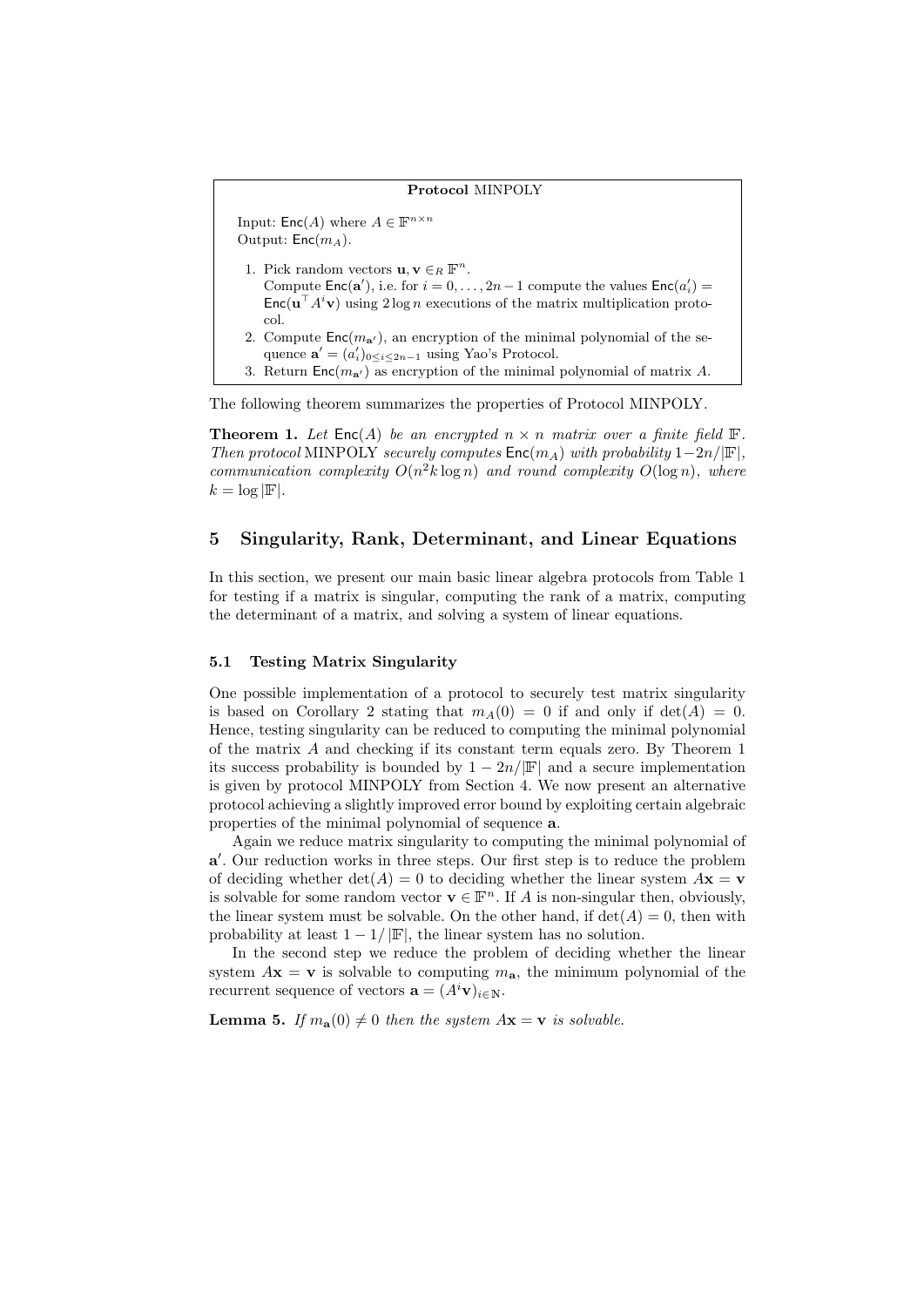*Proof.* Since by Corollary 1 the order of **a** is at most n, we can write  $m_a$  =  $\sum_{i=0}^{n} m_i x^i$ . As  $m_a$  is the minimal polynomial of a, we get that

$$
m_n A^n \mathbf{v} + m_{n-1} A^{n-1} \mathbf{v} + \ldots + m_1 A \mathbf{v} + m_0 I \mathbf{v} = 0.
$$

Since  $m_0 = m_a(0)$  is non-zero, we get

$$
-m_0^{-1}(m_n A^n \mathbf{v} + m_{n-1} A^{n-1} \mathbf{v} + \dots + m_1 A \mathbf{v}) = \mathbf{v}
$$

and hence

$$
A(-m_0^{-1}(m_nA^{n-1}\mathbf{v}+m_{n-1}A^{n-2}\mathbf{v}+\ldots+m_1I\mathbf{v}))=\mathbf{v}.
$$

Therefore, the system  $A\mathbf{x} = \mathbf{v}$  is solvable.

In the third step we reduce computing the minimal polynomial of sequence  $\mathbf{a} = (A^i \mathbf{v})_{i \in \mathbb{N}}$  to computing the minimal polynomial of  $\mathbf{a}' = (\mathbf{u}^\top A^i \mathbf{v})_{i \in \mathbb{N}}$ , where  $u \in \mathbb{F}^n$  is a random vector. The correctness of the reduction is proved in Lemma 12.17 in [11].

**Lemma 6.** Let  $A \in \mathbb{F}^{n \times n}$ ,  $\mathbf{v} \in \mathbb{F}^n$ ,  $m_{\mathbf{a}}$  the minimal polynomial of the sequence  $\mathbf{a} = (A^i \mathbf{v})_{i \in \mathbb{N}}$ . For a  $\mathbf{u} \in \mathbb{F}^n$  chosen uniformly at random we have that  $m_{\mathbf{a}}$  is the minimal polynomial of the sequence  $\mathbf{a}' = (\mathbf{u}^\top A^i \mathbf{v})_{i \in \mathbb{N}}$  with probability at least  $1 - \deg(m_{\mathbf{a}})/|\mathbb{F}|$ .

### Protocol SINGULAR

Input:  $\mathsf{Enc}(A)$  where  $A \in \mathbb{F}^{n \times n}$ Output:  $Enc(0)$  if  $det(A) = 0$  and  $Enc(1)$  otherwise.

- 1. Pick random vectors  $\mathbf{u}, \mathbf{v} \in_R \mathbb{F}^n$ . For  $i = 0...2n - 1$  compute the values  $a'_i = \text{Enc}(\mathbf{u}^\top A^i \mathbf{v})$  using  $2 \log n$ executions of the matrix multiplication protocol.
- 2. Compute  $Enc(m_{a'})$ , an encryption of the minimal polynomial of the sequence  $\mathbf{a}' = (a'_i)_{0 \leq i \leq 2n-1}$  except that in the last step a circuit is used that returns 0 if  $m_{\mathbf{a}'}(0) = 0$  and 1 otherwise using Yao's Protocol.

The following theorem summarizes the properties of Protocol SINGULAR.

**Theorem 2.** Let  $Enc(A)$  be an encrypted  $n \times n$  matrix over a finite field  $\mathbb{F}$ . Then Protocol SINGULAR securely checks if A is singular with probability  $1 - (n +$ 1)/ $|\mathbb{F}|$ , communication complexity  $O(n^2k \log n)$  and round complexity  $O(\log n)$ , where  $k = \log |\mathbb{F}|$ .

*Proof.* We first prove that if  $det(A) \neq 0$  then the output of the protocol is Enc(1). If  $m_{a'}(0) = 0$ , this means that the constant coefficient of  $m_{a'}$  is 0, thus  $x|m_{\mathbf{a}'}$ . By Lemma 1,  $m_{\mathbf{a}'}|f_A$ , where  $f_A$  is the characteristic polynomial of the matrix A. Hence, the constant coefficient of  $f_A$  is 0, which implies  $\det(A) = 0$ . Hence if  $A$  is non-singular, the output of the entire protocol must be  $Enc(1)$ .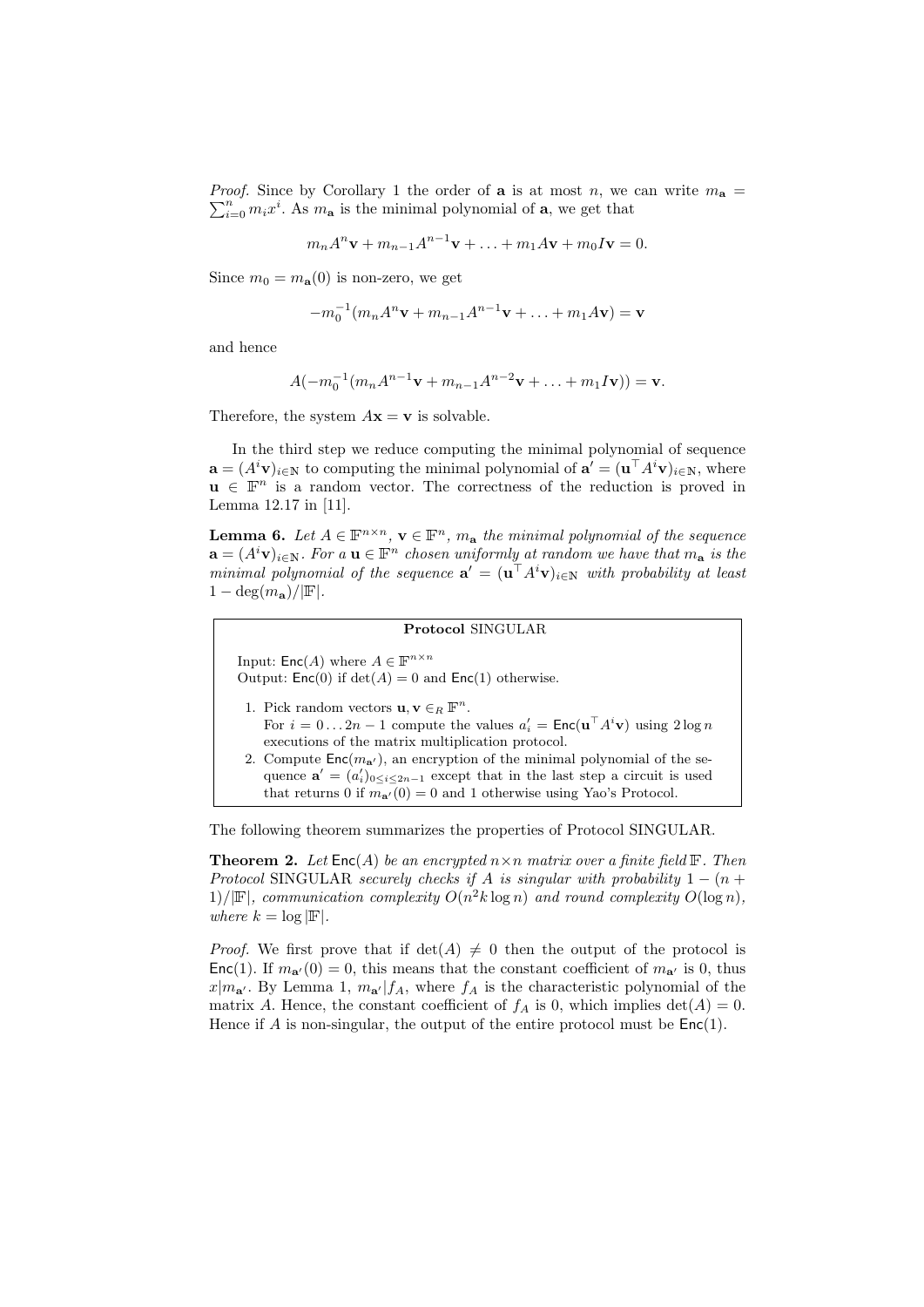On the other hand, if  $det(A) = 0$  then, by Lemma 5, if the following two events happen, the output of the protocol is  $Enc(0)$ : (i) The system  $Ax = v$  is not solvable. (ii)  $m_{a'} = m_{a}$ . The probability of event (i) is at least  $(1 - 1/|\mathbb{F}|)$ . The probability of event (ii), by Lemma 6, is at least  $1 - \deg(m_{\mathbf{a}})/|\mathbb{F}| \geq 1$  $n/|F|$ . Therefore, with probability at least  $1 - (n+1)/|F|$  the output is  $Enc(0)$ . Security of the protocol follows by security of the sub-protocols used. Round and communication complexity of the protocol is easy to verify.

### 5.2 Computing the Rank

In this section we show how to compute  $Enc(\text{rank}(A))$  given an encryption Enc(A) of a matrix  $A \in \mathbb{F}^{n \times n}$ . To compute the rank of a matrix A, we use the following two results which are proved in [14].

**Lemma 7.** Let A be a matrix in  $\mathbb{F}^{n \times n}$  of (unknown) rank r. Let U and L be randomly chosen unit upper triangular and lower triangular Toeplitz matrices in  $\mathbb{F}^{n \times n}$ , and let  $B = UAL$ . Lets denote the  $i \times i$  leading principal of B by  $B_i$ . The probability that  $det(B_i) \neq 0$  for all  $1 \leq i \leq r$  is greater than  $1 - n^2/|\mathbb{F}|$ .

**Lemma 8.** Let matrix  $B \in \mathbb{F}^{n \times n}$  have leading invertible principals up to  $B_r$ where  $r$  is the (unknown) rank of  $B$ . Let  $X$  be a randomly chosen diagonal matrix in  $\mathbb{F}^{n \times n}$ . Then,  $r = deg(m_{XB}) - 1$  with probability greater than  $1 - n^2/|\mathbb{F}|$ .

The above two results lead to the following protocol for computing the rank of a matrix.

#### Protocol RANK

Input:  $\mathsf{Enc}(A)$  where  $A \in \mathbb{F}^{n \times n}$ . Output:  $Enc(r)$  where r is rank of A.

- 1. Generate random unit upper and lower triangular Toeplitz matrices  $U, L \in \mathbb{F}^{n \times n}$  and a random diagonal matrix  $X \in \mathbb{F}^{n \times n}$ .
- 2. Compute  $\mathsf{Enc}(M) = XU \cdot \mathsf{Enc}(A) \cdot L$ .
- 3. Run the protocol MINPOLY on M except that in the last step, use a circuit that only outputs the degree of the minimal polynomial minus 1, and not the polynomial itself.

The following theorem is implied by the above two lemmas and summarizes the properties of our RANK protocol.

**Theorem 3.** Let  $Enc(A)$  be an encrypted  $n \times n$  matrix over a finite field  $\mathbb{F}$ . Then Protocol RANK securely outputs the encrypted rank of A with probability at least  $1-2n^2/|\mathbb{F}|$ , communication complexity  $O(n^2k \log n)$ , and round complexity  $O(\log n)$ , where  $k = \log |\mathbb{F}|$ .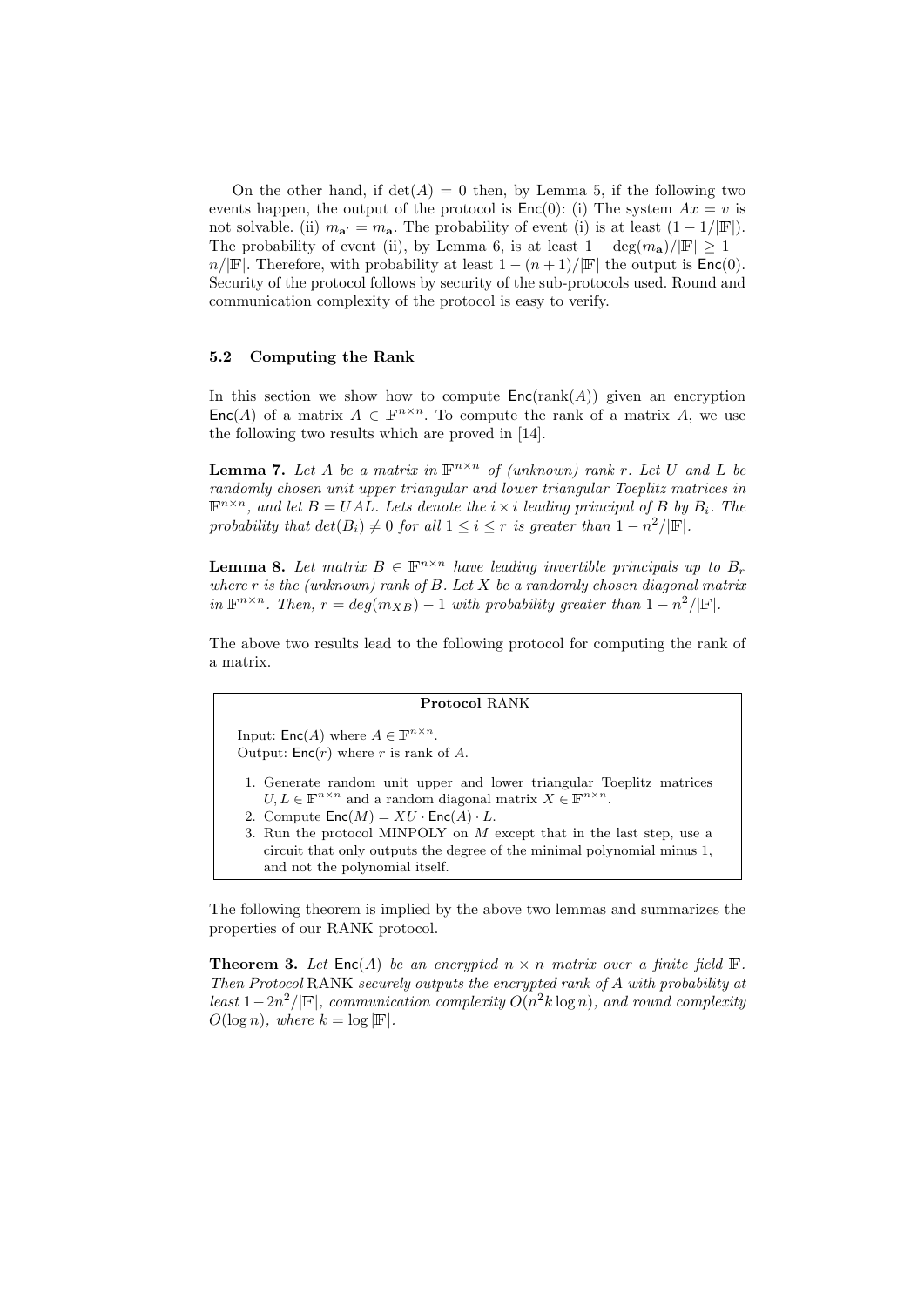#### 5.3 Computing the Determinant

In this section we show how to compute  $Enc(det(A))$ , given an encryption  $Enc(A)$ of a matrix  $A \in \mathbb{F}^{n \times n}$ . The protocol uses the following fact from linear algebra [24].

**Lemma 9.** Let B be an  $n \times n$  matrix over  $\mathbb{F}$  where all the leading principal submatrices of  $B$ , including  $B$  itself are nonsingular, and let  $X$  be a uniformly chosen diagonal matrix in  $\mathbb{F}^{n \times n}$ . Then,  $f_{XB}$  is square-free with probability greater than  $1 - n/|\mathbb{F}|$ .

#### Protocol DET

Input:  $\mathsf{Enc}(A)$  where  $A \in \mathbb{F}^{n \times n}$ . Output:  $Enc(d)$  where d is the determinant of A.

- 1. Generate random unit upper and lower triangular Toeplitz matrices  $U, L \in \mathbb{F}^{n \times n}$  and a random diagonal matrix  $X \in \mathbb{F}^{n \times n}$ .
- 2. Computes  $Enc(Z) = XU \cdot Enc(A) \cdot L$ .
- 3. Run the protocol MINPOLY on Z except that in the last step, use a circuit that computes  $(-1)^n m_Z(0)/\det(X)$  instead of  $m_Z$  (note that Bob knows  $\det(X)$ , and feeds it to the circuit as part of his input.).

The following theorem summarizes the properties of our DET protocol.

**Theorem 4.** Let  $Enc(A)$  be an encrypted  $n \times n$  matrix over a finite field  $\mathbb{F}$ . Then Protocol DET securely outputs the encryption of determinant of A with probability at least  $1 - 3n^2/|\mathbb{F}|$ , communication complexity  $O(n^2k \log n)$ , and round complexity  $O(\log n)$ , where  $k = \log |\mathbb{F}|$ .

*Proof.* If A is singular,  $Z = XUAL$  is also singular. Therefore, based on Corollary 2,  $m_Z(0) = 0$ . Hence, the protocol correctly returns  $Enc(0)$  as the answer. On the other hand, if  $A$  is non-singular,  $Z$  is also non-singular. Note that from given the determinant of  $Z$ , Bob can easily derive the determinant of  $A$ , as he has all the other matrices in the clear.

Based on Corollary 3, if  $Z$  is square-free, computing the constant coefficient of  $m_Z$  is sufficient to compute the  $det(Z)$ . We now show that the probability that Z is square-free is high. By Lemma 7, the probability that all the leading principals of the matrix  $UAL$  are of full rank is  $1 - n^2/|\mathbb{F}|$ . Conditioned on the latter, Lemma 9 implies that with probability  $1 - n/|\mathbb{F}|$  the matrix  $Z = XUAL$ is square-free. Hence, with probability greater than  $1 - 2n^2/|\mathbb{F}|$ , the matrix Z is indeed square free. We also need the minimal polynomial protocol to succeed, which happens with probability  $1-2n/|\mathbb{F}|$ . Hence, the overall success probability of the protocol is at least  $1-3n^2/|\mathbb{F}|$ . The round and communication complexity of the protocol is easy to verify.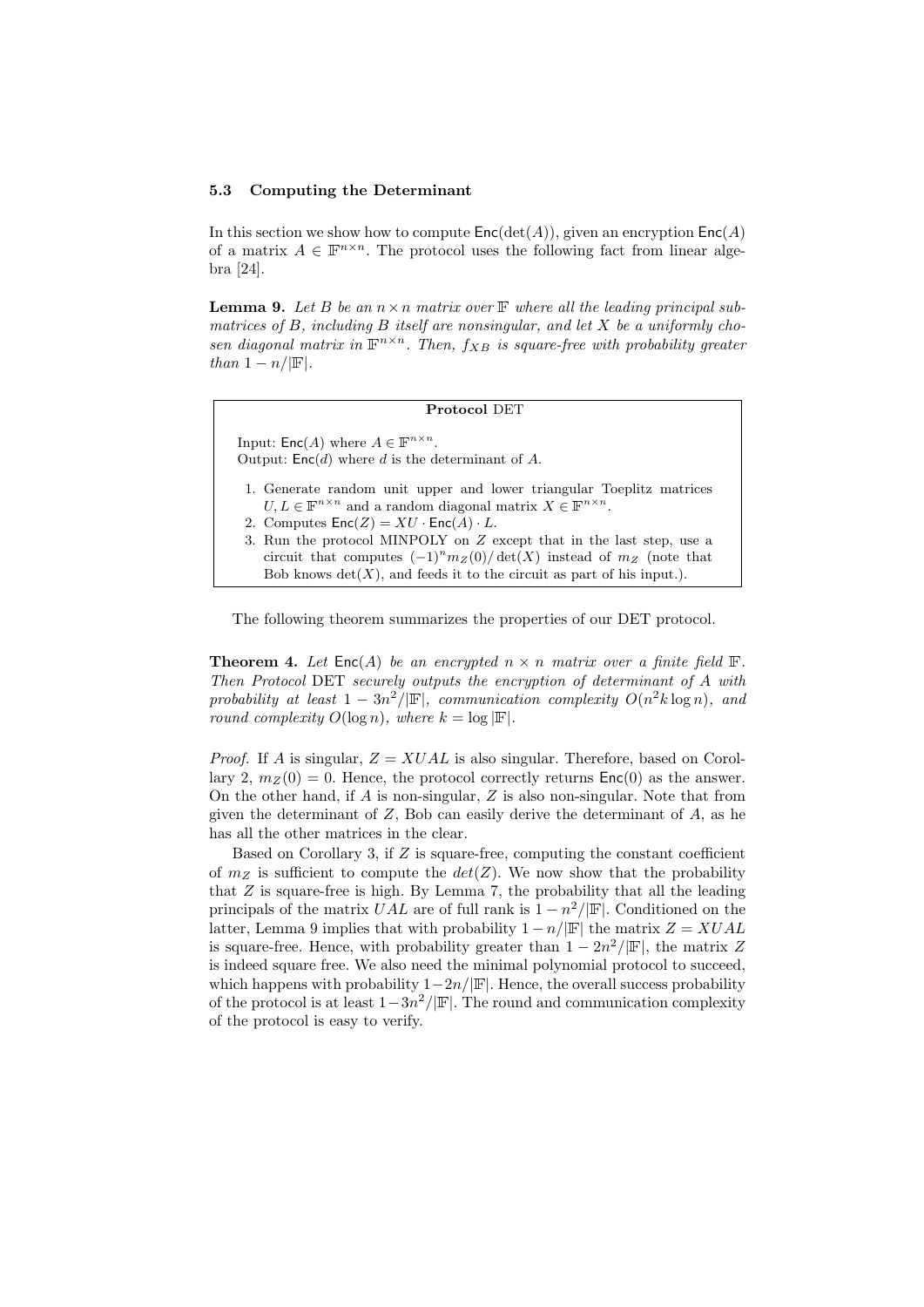#### 5.4 Solving Linear Equations

In this section we discuss the problem of solving a system of linear equations. Given encryptions  $\mathsf{Enc}(M)$  and  $\mathsf{Enc}(\mathbf{y})$ , where  $M \in \mathbb{F}^{m \times n}$  and  $\mathbf{y} \in \mathbb{F}^m$ , we are interested in outputting an encryption  $Enc(\mathbf{x})$  of a random solution to the linear system  $Mx = y$ , if the system is solvable.

The easy case is where  $M$  is a non-singular square matrix. In this case it is enough to compute  $\mathsf{Enc}(M^{-1})$  and then execute Protocol MATRIX MULT once to compute  $Enc(M^{-1})Enc(y) = Enc(M^{-1}y)$ , which is the unique solution to the system (and hence is also a random solution). To compute  $\mathsf{Enc}(M^{-1})$  from  $Enc(M)$  we use Protocol MATRIX INVERT which assume the encrypted input matrix  $M$  to be invertible. see Appendix A.1 for an implementation of protocol MATRIX INVERT based on [1].

To reduce the general case to the non-singular case, we adapt an algorithm of Kaltofen and Saunders [14]. Their algorithm solves  $M\mathbf{x} = \mathbf{y}$  in the following way: (i) Perturb the linear system  $Mx = y$  to get a system  $M'x = y'$  with the same solution space. The perturbation has the property that, with high probability, if M is of rank r, then  $M'_r$ , the top-left  $r \times r$  sub-matrix of M', is non-singular. (ii) Pick a random vector  $\mathbf{u} \in \mathbb{F}^n$  and set  $\mathbf{y}'_r$  to be the upper r coordinates of the vector  $\mathbf{y}' + M' \mathbf{u}$ . (iii) Solve the linear system  $M'_r \mathbf{x}_r = \mathbf{y}'_r$ , and denote the solution by  $\mathbf{u}_r$ . (iv) Let  $\mathbf{u}^* \in \mathbb{F}^n$  be a vector with upper part  $u_r$  and lower part  $0^{n-r}$ . It can be shown that  $\mathbf{x} = \mathbf{u}^* - \mathbf{u}$  is a uniform random solution to the system  $M'$ **x** = **y**' and thus is a uniform random solution to the original system. The correctness proof for this algorithm may be found in [14, Theorem 4]. Note that this algorithm is correct assuming that the system  $Mx = y$  is solvable. An implementation of the first step relies on the following simple linear algebraic lemma.

**Lemma 10.** Let M be a matrix in  $\mathbb{F}^{m \times n}$  of (unknown) rank r. Let  $P \in \mathbb{F}^{m \times m}$ and  $Q \in \mathbb{F}^{n \times n}$  randomly chosen full rank matrices, and let  $M' = PMQ$ . Denote the  $r \times r$  leading principal of M' by M'<sub>r</sub>. The probability that  $det(M'_r) \neq 0$  is qreater than  $1 - 2n/|\mathbb{F}|$ .

Implementing Kaltofen-Saunders algorithm in a secure protocol is not straightforward. On one hand, we need to compute  $r$ , the rank of  $M$ , in order to invert the top-left sub-matrix of  $M$ . On the other hand, computing r violates the privacy of the protocol, as  $r$  cannot be extracted from a random solution to the linear system. We overcome this problem by showing how to implement the Kaltofen-Saunders algorithm using only an encryption of  $r$  (computed using Protocol RANK from Section 5.1). The key idea is that we can work with the  $r \times r$  top-left sub-matrix of the perturbed matrix  $M'$ , without knowing the value of  $r$  in the clear.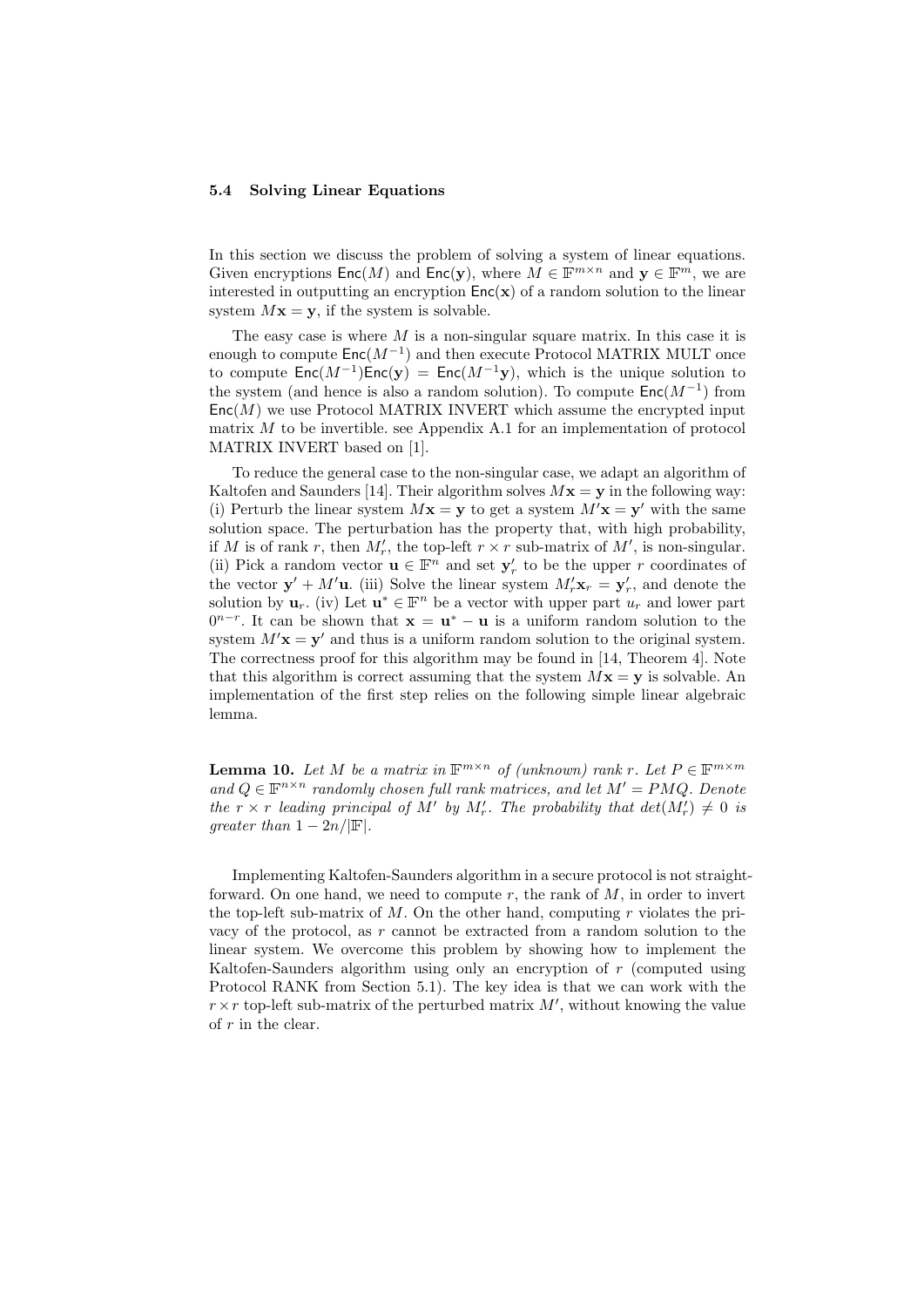#### Protocol LINEAR SOLVE

Input:  $\mathsf{Enc}(M)$  where  $M \in \mathbb{F}^{m \times n}$  and  $n \leq m$ , and  $\mathsf{Enc}(\mathbf{y})$  where  $\mathbf{y} \in \mathbb{F}^m$ . This protocol assumes the system  $Mx = y$  is solvable. Output: Enc(x), where  $\mathbf{x} \in \mathbb{F}^n$  is a random solution to the system  $M\mathbf{x} = \mathbf{y}$ .

- 1. Execute Protocol RANK on  $Enc(M)$  to compute  $Enc(r)$  where  $r =$ rank $(M)$ .
- 2. Locally compute  $\mathsf{Enc}(M') = P \cdot \mathsf{Enc}(M) \cdot Q$  and  $\mathsf{Enc}(\mathbf{y}') = P \cdot \mathsf{Enc}(\mathbf{y})$ where P and Q are random non-singular  $m \times m$  and  $n \times n$  matrices respectively.
- 3. Compute the encrypted matrix  $\mathsf{Enc}(N')$ , where  $N' \in \mathbb{F}^{n \times n}$  consists of the r by r leading principal of  $M'$  in the top-left corner and of the unit matrix in the bottom-right corner.
- 4. Compute  $\mathsf{Enc}(N'^{-1})$  using protocol MATRIX INVERT.
- 5. Pick a random vector  $\mathbf{u} \in \mathbb{F}^n$  and set  $\mathsf{Enc}(\mathbf{y}'_r)$  for  $\mathbf{y}'_r \in \mathbb{F}^n$  to be a vector whose upper r coordinates are the upper r coordinates of  $Enc(y')$  +  $Enc(M')$ u and lower  $n - r$  coordinates are  $Enc(0)$ .
- 6. Compute  $\text{Enc}(\mathbf{u}_r) = \text{Enc}(N'^{-1}) \cdot \text{Enc}(\mathbf{y}'_r)$  and output  $\text{Enc}(\mathbf{x}) = Q^{-1}$ .  $Enc(\mathbf{u} - \mathbf{u}_r)$ .

Some remarks are in place. First, note that the protocol is valid only for solvable linear system. To check if a system is solvable, it is sufficient to compare the rank of the matrices  $M$  and  $M|\mathbf{y}$  where | stands for concatenation. The encryption of the rank of these matrices can be computed using Protocol RANK, while the comparison can be easily done using Yao's garbled circuit method.

In Step 3 to compute  $\mathsf{Enc}(N')$  from  $\mathsf{Enc}(M')$  and  $\mathsf{Enc}(r)$  one proceeds as follows. First  $Enc(r)$  is converted into unary representation (i.e.,  $(Enc(\delta_1), \ldots, Enc(\delta_n))$ ) with  $\delta_i = 1$  if  $i \leq r$  and  $\delta_i = 0$  otherwise) using Yao's garbled circuit method. Then create  $\textsf{Enc}(\Delta)$ , where  $\Delta$  is the  $n \times n$  matrix  $\Delta = \text{diag}(\delta_1, \delta_2, \ldots, \delta_n)$ . Then  $Enc(N')$  is computed as  $Enc(N') = Enc(M')Enc(\Delta) + I_n - Enc(\Delta)$ , where  $I_n$  is the  $n \times n$  identity matrix.

As a final note, we stress that the requirement that  $n \leq m$  is made only for simplicity of presentation. Otherwise,  $N'$  would have been of dimension  $\min(m, n) \times \min(m, n)$  instead of  $n \times n$ , and the changes needed in the rest of the protocol are minor. The following Theorem concludes the properties of Protocol LINEAR SOLVE.

**Theorem 5.** Let  $Enc(M)$  be an encrypted  $m \times n$  matrix over a finite field  $\mathbb{F}$ , and let  $\text{Enc}(\mathbf{y})$  be an encrypted vector  $\mathbf{y} \in \mathbb{F}^m$ . Protocol LINEAR SOLVE securely computes  $Enc(\mathbf{x})$ , where  $\mathbf{x} \in \mathbb{F}^n$  is a random solution of  $M\mathbf{x} = \mathbf{y}$ , with probability  $1-3n^2/|\mathbb{F}|$ , communication complexity  $O(n^2k \log n)$  and round complexity  $O(\log n)$ , where  $k = \log |\mathbb{F}|$ .

We now discuss the success probability of Protocol LINEAR SOLVE. In Step 1, we compute an encryption of the rank of M which is by Theorem 3 correct with probability  $1 - 2n^2/|\mathbb{F}|$ . In Step 2, we multiply the matrix M from the right and from the left by random non-singular matrices to get the matrix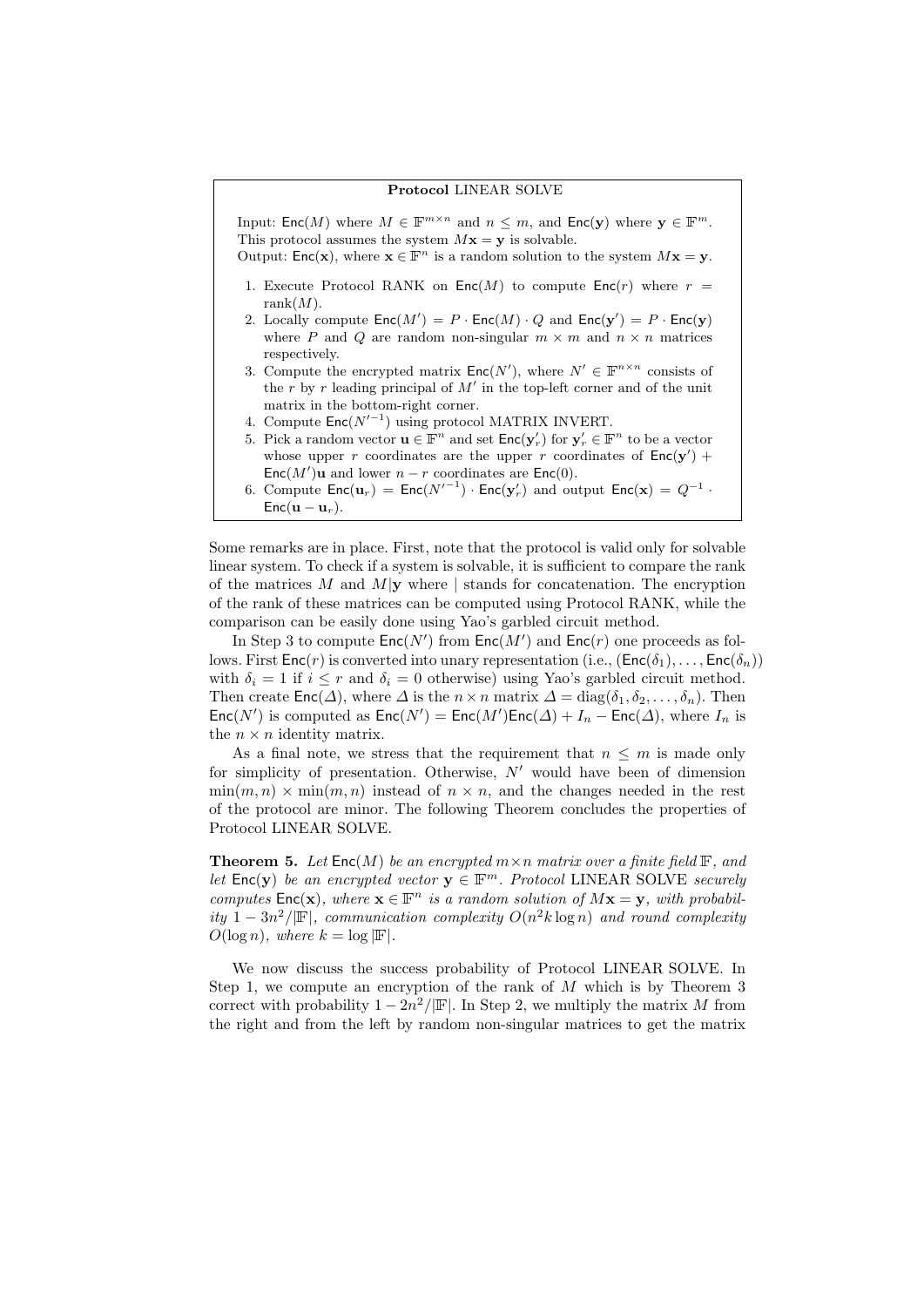M'. By Lemma 10, the top left  $r \times r$  sub-matrix of M' is of rank r with probability  $1 - 2n/|\mathbf{F}|$ . If this is the case, then the rest of the protocol follows the Kaltofen-Saunders algorithm, and thus its correctness is implied by [14, Theorem 4].

Acknowledgments We thank Amos Beimel for valuable comments on a previous version of this paper. The first author was supported by the research program Sentinels (http://www.sentinels.nl). Sentinels is being financed by Technology Foundation STW, the Netherlands Organization for Scientific Research (NWO), and the Dutch Ministry of Economic Affairs.

### References

- 1. J. Bar-Ilan and D. Beaver. Non-cryptographic fault-tolerant computing in constant number of rounds of interaction. In PODC '89: Proceedings of the eighth annual ACM Symposium on Principles of distributed computing, pages 201–209, New York, NY, USA, 1989. ACM Press.
- 2. A. Beimel and E. Weinreb. Separating the power of monotone span programs over different fields. In Proc. of the 44th IEEE Symp. on Foundations of Computer Science, pages 428–437, 2003.
- 3. D. Boneh, E. Goh, and K. Nissim. Evaluating 2-DNF formulas on ciphertexts. In the Second Theory of Cryptography Conference – TCC 2005, pages 325–341, 2005.
- 4. P. Bürgisser, M. Clausen, and M. A. Shokrollahi. Algebraic complexity theory. Springer-Verlag, Berlin, 1997.
- 5. D. Coppersmith and S. Winograd. Matrix multiplication via arithmetic progressions. In STOC '87: Proceedings of the nineteenth annual ACM conference on Theory of computing, pages 1–6. ACM Press, 1987.
- 6. R. Cramer and I. Damgaard. Secure distributed linear algebra in a constant number of rounds. In CRYPTO '01: Proceedings of the 21st Annual International Cryptology Conference on Advances in Cryptology, pages 119–136. Springer-Verlag, 2001.
- 7. R. Cramer, R. Gennaro, and B. Schoenmakers. A secure and optimally efficient multi-authority election scheme. In Advances in Cryptology –  $EUROCRYPT$  '97, Lecture Notes in Computer Science, pages 103–118. Springer-Verlag, 1997.
- 8. M. Curtis. Abstract Linear Algebra. Springer-Verlag, 1990.
- 9. J. L. Dornstetter. On the equivalence between Berlekamp's and Euclid's algorithms. IEEE Trans. Inf. Theory, it-33(3):428–431, 1987.
- 10. T. El Gamal. A public key cryptosystem and a signature scheme based on discrete logarithms. In Proceedings of CRYPTO 84 on Advances in cryptology, pages 10–18, New York, NY, USA, 1985. Springer-Verlag New York, Inc.
- 11. J. von zur Gathen and J. Gerhard. Modern computer algebra. Cambridge University Press, New York, 1999.
- 12. O. Goldreich. Foundations of Cryptography, Voume II Basic Applications. Cambridge University Press, 2004.
- 13. S. Goldwasser and S. Micali. Probabilistic encryption & how to play mental poker keeping secret all partial information. In STOC '82: Proceedings of the fourteenth annual ACM symposium on Theory of computing, pages 365–377, New York, NY, USA, 1982. ACM Press.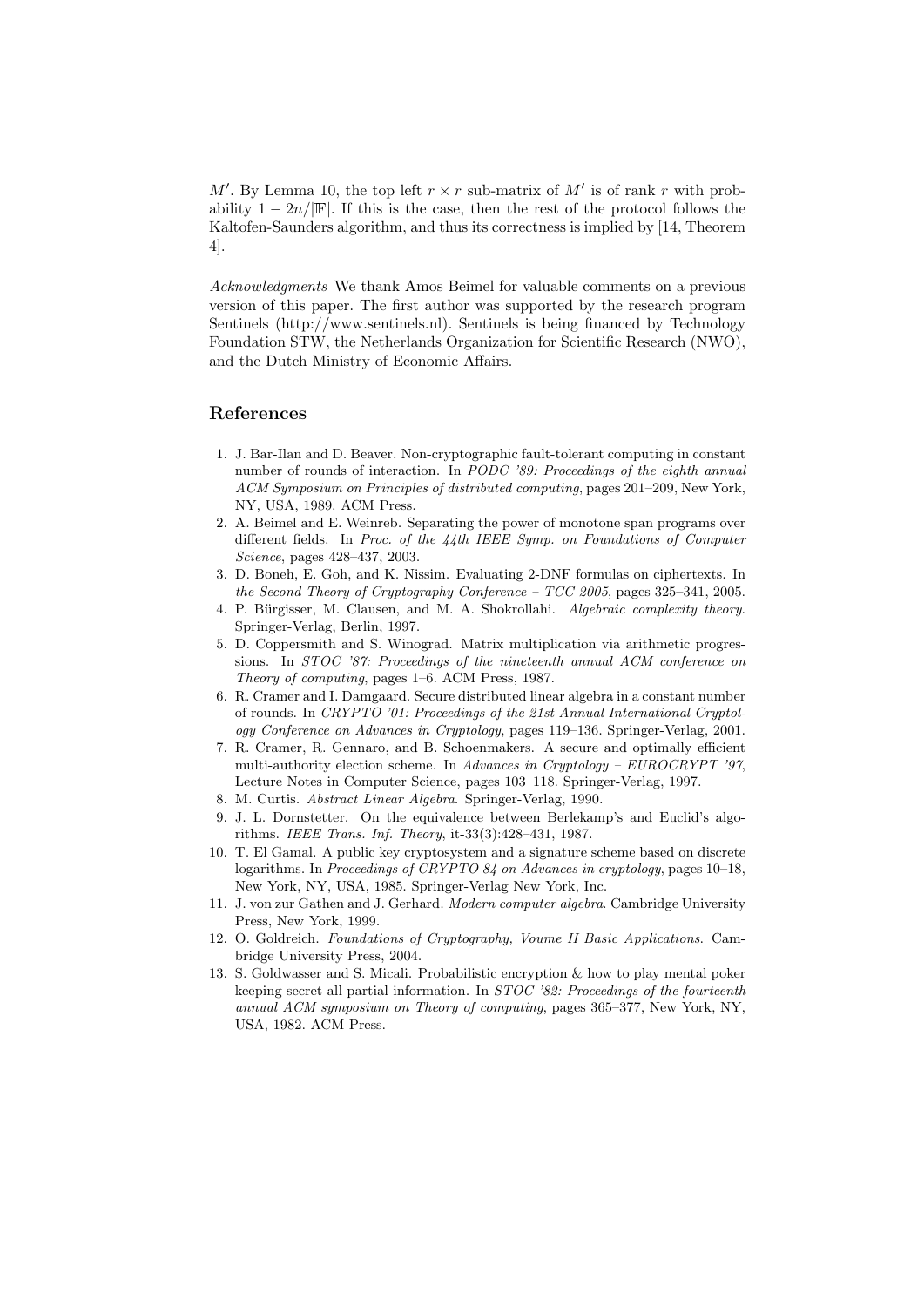- 14. E. Kaltofen and D. Saunders. On Wiedemann's method of solving sparse linear systems. In AAECC-9: Proceedings of the 9th International Symposium, on Applied Algebra, Algebraic Algorithms and Error-Correcting Codes, pages 29–38, London, UK, 1991. Springer-Verlag.
- 15. M. Karchmer and A. Wigderson. On span programs. In Proc. of the 8th IEEE Structure in Complexity Theory, pages 102–111, 1993.
- 16. Y. Lindell and B. Pinkas. A proof of yao's protocol for secure two-party computation. eprint archive, 2004.
- 17. J. L. Massey. Shift-register synthesis and BCH decoding. IEEE Trans. Inf. Theory, it-15:122–127, 1969.
- 18. D. Naccache and J. Stern. A new public-key cryptosystem based on higher residues. In ACM CCS 98, pages 59–66, 1998.
- 19. K. Nissim and E. Weinreb. Communication efficient secure linear algebra. In the Third Theory of Cryptography Conference – TCC 2006, pages 522–541, 2006.
- 20. P. Pallier. Public-key cryptosystems based on composite degree residuosity classes. In Advances in Cryptology – EUROCRYPT '99, pages 223–238, 1999.
- 21. T. P. Pedersen. A threshold cryptosystem without a trusted party. In Advances in Cryptology –  $EUROCRYPT'31$ , pages 522–526, 1991.
- 22. R. L. Rivest, A. Shamir, and L. Adleman. A method for obtaining digital signatures and public-key cryptosystems. Commun. ACM, 21(2):120–126, 1978.
- 23. T. Sander, A. Young, and M. Yung. Non-interactive cryptocomputing for NC1. In FOCS '99: Proceedings of the 40th Annual Symposium on Foundations of Computer Science, page 554, Washington, DC, USA, 1999. IEEE Computer Society.
- 24. D. H. Wiedemann. Solving sparse linear equations over finite fields. IEEE Trans. Inf. Theor., 32(1):54–62, 1986.
- 25. A. C. Yao. How to generate and exchange secrets. In Proc. of the 27th IEEE Symp. on Foundations of Computer Science, pages 162–167, 1986.

### A More Protocols

### A.1 Matrix Inversion

Bob holds an encrypted matrix  $\mathsf{Enc}(M)$  such that  $M \in \mathbb{F}^{n \times n}$  is guaranteed to be invertible. Alice holds the private decryption key. Based on the shared field inversion protocol from Bar-Ilan and Beaver [1] we design a protocol for computing  $\mathsf{Enc}(M^{-1})$ .

### Protocol MATRIX INVERT

Input:  $\mathsf{Enc}(M)$  where  $M \in \mathbb{F}^{n \times n}$ . Output:  $Enc(M^{-1})$ 

- 1. Bob picks an  $n \times n$  random non-singular matrix  $Q$ .
- 2. Bob computes the encrypted matrix  $Enc(QM)$  by multiplying  $Enc(M)$ from the left by the matrix  $Q$ , and sends  $Enc(QM)$  to Alice.
- 3. Alice decrypts  $\mathsf{Enc}(QM)$  and compute  $(QM)^{-1} = M^{-1}Q^{-1}$ . Alice encrypts  $M^{-1}Q^{-1}$  and sends Bob  $\mathsf{Enc}(M^{-1}Q^{-1})$ .
- 4. Bob computes  $\textsf{Enc}(M^{-1}) = \textsf{Enc}(M^{-1}Q^{-1})Q$ .
- 5. Bob locally outputs  $\mathsf{Enc}(M^{-1})$ .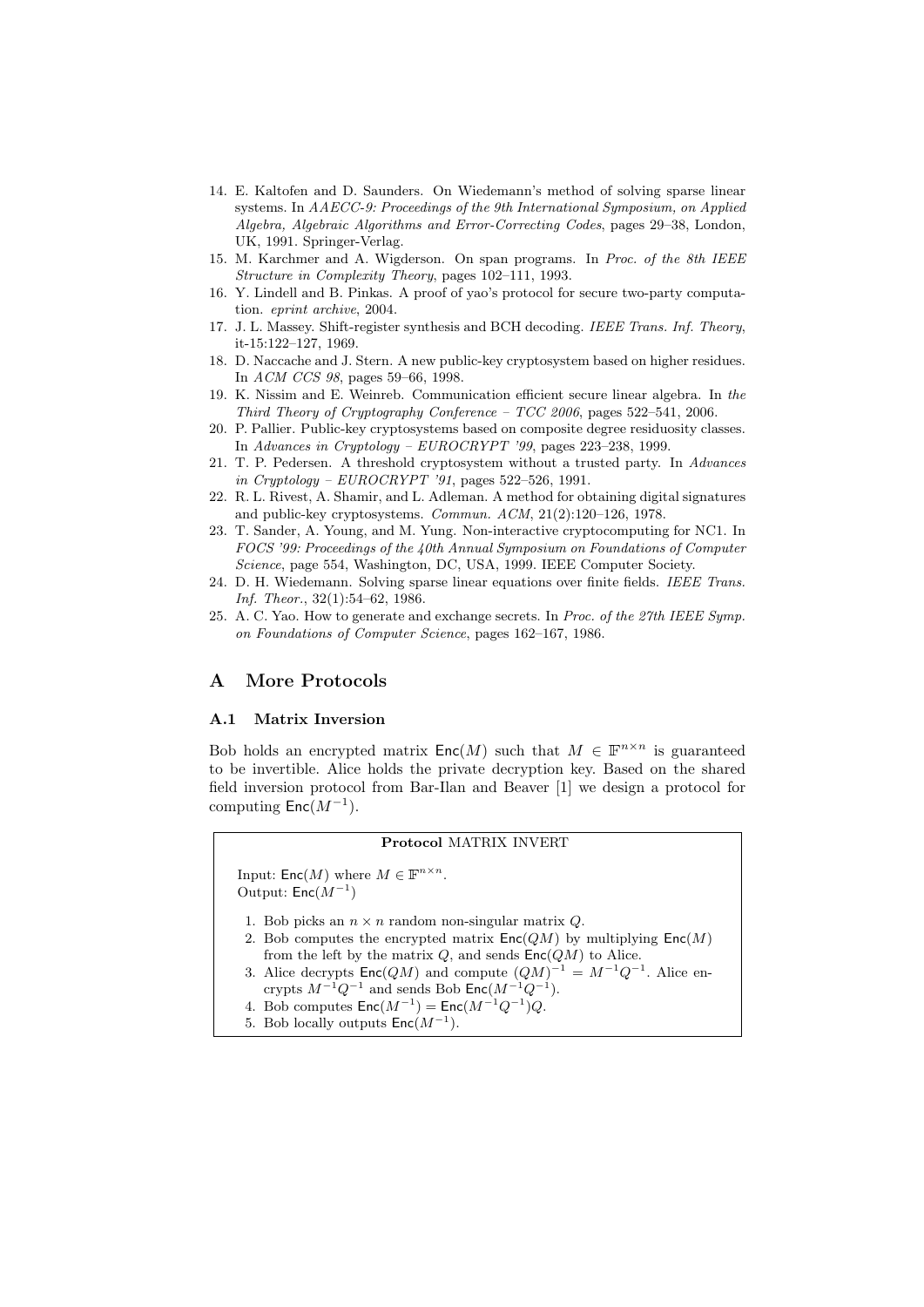It is easy to see that Alice gets a random non-singular matrix  $QM$ , and thus learns no information in the protocol. Since Bob only learns encrypted values from the protocol, he gets no information on the value of  $M$ .

#### A.2 Minimal Polynomial

We demonstrate an algorithm from [9] how to efficiently compute the minimal polynomial of a sequence  $\mathbf{a} = (a_i)_{i \in \mathbb{N}}$  of recursion order n using the Extended Euclidean Algorithm on polynomials. By the definition from Section 3 the minimal polynomial  $m_a$  of the sequence **a** is the unique monic polynomial  $m_{\mathbf{a}}(x) = m(x)$  of least degree  $\leq n$  for which  $m(x) \bullet \mathbf{a} = \mathbf{0}$ . By division with remainder we can rewrite this as

$$
m_{\mathbf{a}} \cdot (a_1 + a_2 x + \dots + a_{2n} x^{2n-1}) - q(x) \cdot x^{2n} = r(x),\tag{1}
$$

where  $r(x)$  is a remainder polynomial of degree  $\langle n, \text{ and } q(x) \rangle$  is a quotient polynomial. Denote by  $a(x)$  the sum  $\sum_{i=1}^{2n} a_i x_i^{i-1}$ . If we apply the extended GCD algorithm to the two polynomials  $a(x)$  and  $x^{2n}$ , keeping track of remainders, we get two sequences  $p_i(x), q_i(x)$  such that the  $r_i := p_i(x) \cdot a(x) - q_i(x) \cdot x^{2n}$  form a series of polynomials whose degree is strictly decreasing. As soon as the degree of  $r_i$  is less than n, we have the required polynomials from (1) with  $m_a(x) = p_i(x)$ ,  $q(x) = q_i$ , and  $r(x) = r_i(x)$ .

### B Applications

#### B.1 Linear Subspace Intersection

Let F be a finite field and n be a positive integer. Alice holds a subspace  $V_A \subseteq \mathbb{F}^n$ of dimension  $n_a \leq n$ . The subspace  $V_A$  is represented by an  $n_a \times n$  matrix A, where the rows of A span  $V_A$ . Similarly, Bob's input is a subspace  $V_B \subseteq \mathbb{F}^n$  of dimension  $n_b$ , represented by an  $n_b \times n$  matrix B. Letting  $V_I = V_A \cap V_B$ , Alice and Bob wish to securely study different properties of  $V_I$ .

In [19], constant round  $O(n^2)$  protocols were designed for securely *comput*ing the subspace  $V_I$ , and for securely computing the rank of the subspace  $V_I$ . However, it turned out that the problem of securely deciding whether the subspace  $V_I$  is the trivial zero subspace seems harder to solve. Ignoring security issues, computing the intersection of the input subspaces is at least as hard as deciding whether they have a non trivial intersection. However, constructing a secure protocol for the latter turns to be somewhat harder as the players gain less information from its output.

The following lemma from [19] reduces the problem of deciding subspace intersection, to computing whether a matrix is of full rank:

**Lemma 11** ([19]). Define  $M = AB^{\top}$ . Then  $V_I \neq \{0\}$  if and only if the matrix M is not of full row rank.

This gives rise to the following protocol: